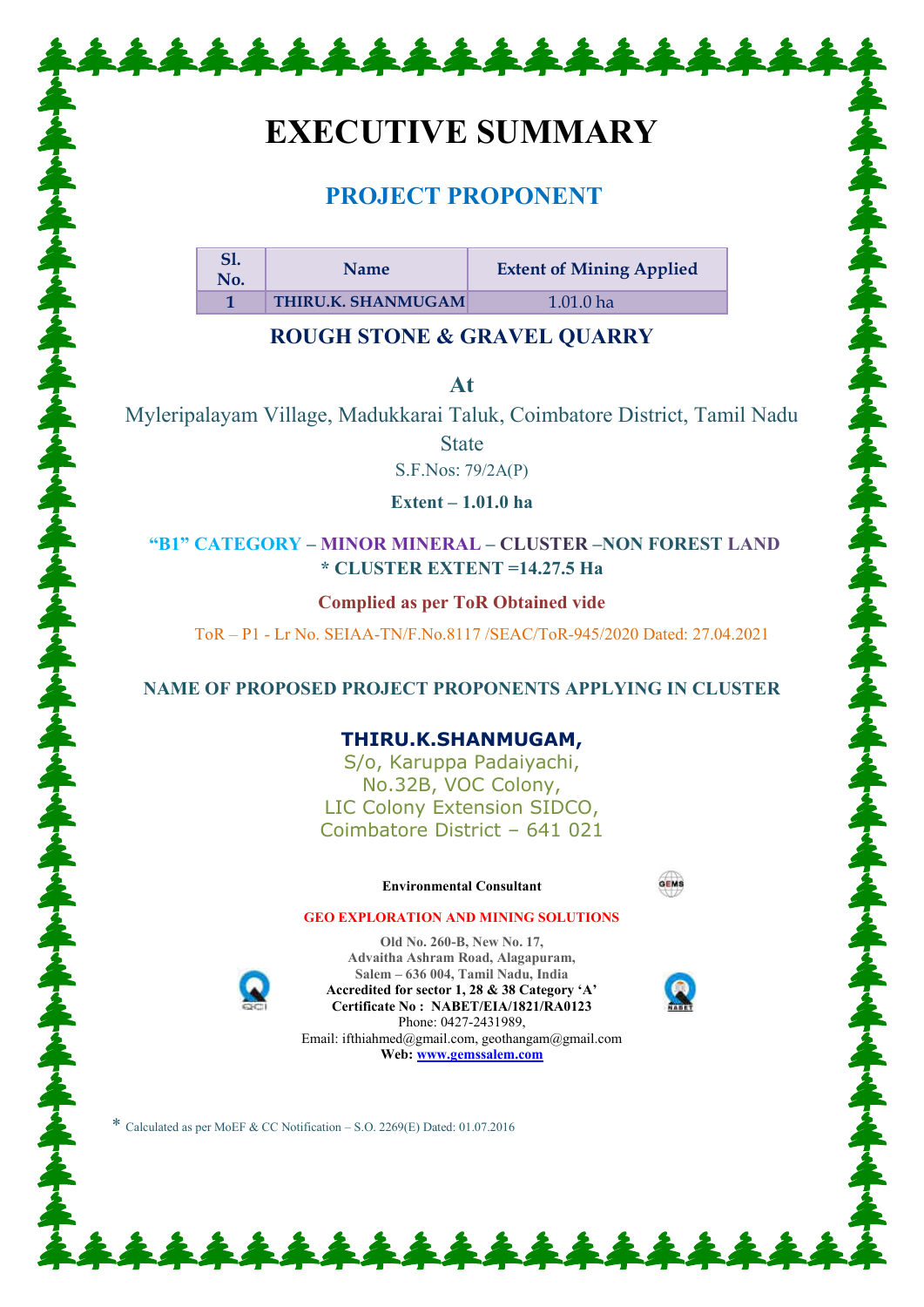# **1. INTRODUCTION**

 Environmental Impact Assessment (EIA) is the management tool to ensure the sustainable development and it is a process, used to identify the environmental, social and economic impacts of a project prior to decision-making. It is a decision making tool, which guides the decision makers in taking appropriate decisions for any project. EIA systematically examines both beneficial and adverse consequences of the project and ensures that these impacts are taken into account during the project designing. It also reduces conflicts by promoting community participation, information, decision makers, and helps in developing the base for environmentally sound project.

 Rough Stone and Gravel are the major requirements for construction industry. This EIA report is prepared by considering Cumulative load of all proposed & existing quarries of Thiru. K. Shanmugam Rough Stone & Gravel Quarry consisting of Two Proposed and Four Existing Quarries with total extent of Cluster of 14.27.5 ha in Myleripalayam Village, Madukkarai Taluk, Coimbatore District and Tamil Nadu State, cluster area calculated as per MoEF & CC Notification S.O. 2269(E) Dated 1<sup>st</sup> July 2016.

 This EIA Report is prepared in compliance with ToR obtained vide Lr.No.SEIAA-TN/F.No.8117/SEAC/ToR-945/2020 Dated: 27.04.2021 for P1 and the Baseline Monitoring study has been carried out during the period of March – May 2021.

 Now, as per Order Dated: 04.09.2018 & 13.09.2018 passed by Hon'ble National Green Tribunal, New Delhi in O.A. No. 173 of 2018 & O.A. No, 186 of 2016 and MoEF & CC Office Memorandum F. No. L-11011/175/2018-IA-II (M) Dated: 12.12.2018 clarified the requirement for EIA, EMP and therefore, Public Consultation for all areas from 5 to 25 ha falling in Category B- 1 and appraised by SEAC/ SEIAA as well as for cluster situation.

 The proposed project is categorized under category "B1" Activity 1(a) (mining lease area in cluster situation) and will be considered at SEIAA – TN after conducting Public Hearing and Submission of EIA/EMP Report for Grant of Environmental Clearance.

#### **"Draft EIA report prepared on the basis of ToR Issued for carrying out public hearing for the grant of Environmental Clearance from SEIAA, Tamil Nadu"**

# 1.1 **DETAILS OF PROJECT PROPONENT –**

| <b>CODE</b>                |                              |  |
|----------------------------|------------------------------|--|
| <b>Name of the Project</b> | Thiru.K.Shanmugam,           |  |
|                            | S/o.Karuppa Pandaiyachi,     |  |
|                            | No.32B, VOC Colony,          |  |
|                            | LIC Colony Extension, SIDCO, |  |
|                            | Coimbatore $-641$ 021        |  |
| Status                     | Proponent is Individual      |  |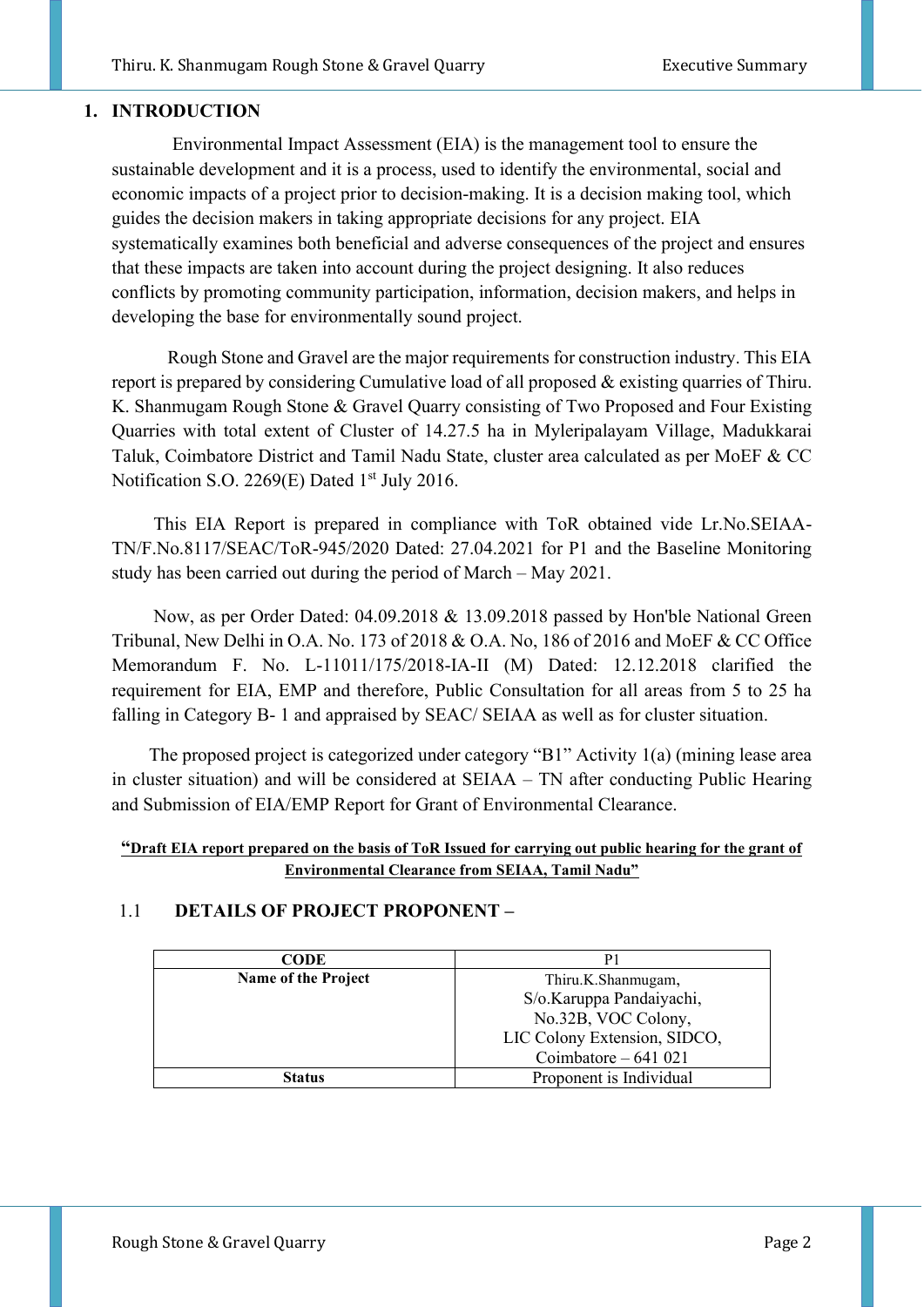| <b>PROPOSED QUARRIES</b>                  |                             |                                |               |                          |  |  |
|-------------------------------------------|-----------------------------|--------------------------------|---------------|--------------------------|--|--|
| <b>CODE</b>                               | <b>Name of the Owner</b>    | S.F. Nos                       | <b>Extent</b> | <b>Status</b>            |  |  |
| <b>P1</b>                                 |                             |                                |               | ToR obtained vide        |  |  |
|                                           |                             |                                |               | Lr.No.SEIAA-             |  |  |
|                                           | Thiru.K.Shanmugam,          | 79/2A(P)                       | $1.01.0$ ha   | TN/F.No.8117/SEAC/ToR-   |  |  |
|                                           |                             |                                |               | 945/2020                 |  |  |
|                                           |                             |                                |               | Dated:27.04.2021         |  |  |
|                                           |                             | <b>NEAREST PROPOSDE QUARRY</b> |               |                          |  |  |
|                                           |                             |                                |               | ToR obtained vide        |  |  |
|                                           | Thiru.S.Shanmugsundaram,    |                                |               | Lr.No.SEIAA-             |  |  |
| P <sub>2</sub>                            |                             | 73/1,2,3,4                     | 2.95.5 ha     | TN/F.No.8117/SEAC/ToR-   |  |  |
|                                           |                             |                                |               | 945/2020                 |  |  |
|                                           |                             |                                |               | Dated:27.04.2021         |  |  |
| <b>TOTAL</b><br>3.96.5 ha                 |                             |                                |               |                          |  |  |
|                                           |                             | <b>EXISTING QUARRIES</b>       |               |                          |  |  |
| <b>CODE</b>                               | <b>Name of the Owner</b>    | S.F. No                        | <b>Extent</b> | <b>Status</b>            |  |  |
| E1                                        | Thiru.A.Ammasaiappan,       | 72/1, 72/2, 72/3               | 2.35.5 ha     | 01.06.2016 to 31.05.2021 |  |  |
| E2                                        | Thiru.S.Karthikeyan         | 67/2, 69                       | 3.47.5 ha     | 02.06.2016 to 01.06.2021 |  |  |
| E3                                        | Tmt.M.Sarojini              | 67/1, 68                       | 3.48.0 ha     | 20.07.2016 to 27.07.2021 |  |  |
|                                           | Thiru.K. Ramaraj,           |                                |               |                          |  |  |
| E4                                        |                             | $70/1(P)$ , $71/1$             | $1.00.0$ ha   | 22.01.2019 to 21.01.2024 |  |  |
|                                           | <b>TOTAL</b>                |                                | $10.31$ ha    |                          |  |  |
|                                           | <b>TOTAL CLUSTER EXTENT</b> |                                | 14.27.5 ha    |                          |  |  |
|                                           | <b>ABANDONED QUARRIES</b>   |                                |               |                          |  |  |
| <b>CODE</b>                               | <b>Name of the Owner</b>    | S.F. No                        | <b>Extent</b> | <b>Status</b>            |  |  |
| A <sub>1</sub>                            | K.M.Nanjappan               | 71/2                           | $0.90.5$ ha   | 11.08.2009 to 10.08.2014 |  |  |
| A2                                        | Srinivasa Moorthy           | 80/3A1 and<br>3B1              | 1.31.5 ha     | 14.06.2005 to 13.06.2010 |  |  |
| A <sub>3</sub>                            | Tmt. Vasantha Shanmugam     | 79/2                           | $0.51.5$ ha   | 13.12.2005 to 12.12.2010 |  |  |
|                                           | <b>TOTAL</b>                |                                | $2.73.5$ ha   |                          |  |  |
| <b>TOTAL CLUSTER EXTENT</b><br>14.27.5 ha |                             |                                |               |                          |  |  |

# **1.2 QUARRY DETAILS WITHIN 500 M RADIUS**

\* Cluster area calculated as per MoEF & CC Notification – S.O. 2269(E) Dated: 01.07.2016 As per above notification S.O.2269(E) dated : 01.07.2016 in para (b) in Appendix XI,- (ii)(5): The

lease not operative for three years or more and leases which have got environmental clearance as on  $15<sub>th</sub>$ January, 2016 shall not be counted for calculating the area of cluster, but shall be included in the Environment Management Plan and the Regional Environmental Management Plan"

# **TABLE 1.3 SALIENT FEATURES OF THE PROPOSED PROJECT IN CLUSTER**

| Name of the Quarry              | Thiru.K.Shanmugam Rough stone and Gravel quarry.           |                |  |
|---------------------------------|------------------------------------------------------------|----------------|--|
| Toposheet No                    | 58-F/01                                                    |                |  |
| Latitude between                | $10^051'45.01''$ N to $10^051'49.19''$ N                   |                |  |
| Longitude between               | 77 <sup>0</sup> 01'46.25" E to 77 <sup>0</sup> 01'50.62" E |                |  |
| <b>Highest Elevation</b>        | 308m AMSL                                                  |                |  |
|                                 | Rough Stone in $m3$                                        | Gravel in $m3$ |  |
| <b>Geological Resources</b>     | 2,97,174                                                   | 7,416          |  |
|                                 | Rough Stone in m <sup>3</sup>                              | Gravel in $m3$ |  |
| Mineable Reserves               | 62,423                                                     | 2,520          |  |
|                                 | Rough Stone in m <sup>3</sup>                              | Gravel in $m3$ |  |
| Yearwise production             | 62,423                                                     | 2,520          |  |
| Proposed Manpower<br>Deployment | $13$ Nos                                                   |                |  |
| Project Cost                    | Rs. 35,43,000/-                                            |                |  |
| CER Cost @ 2% of Project Cost   | Rs. 71,000/-                                               |                |  |

# **TABLE 1.3 PROJECT DETAILS-P1**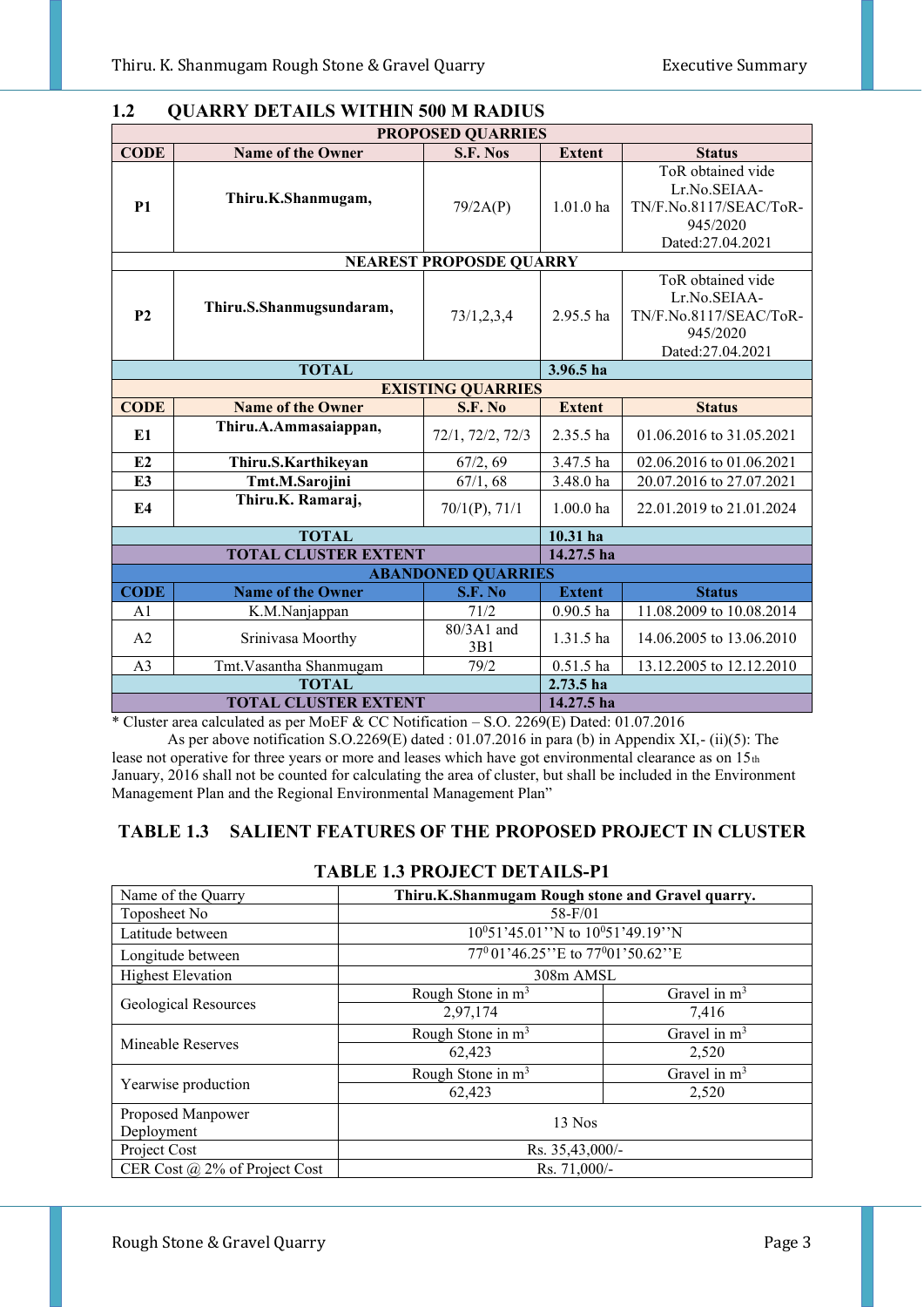#### **1.4 STATUTORY DETAILS**

- The proponent applied for Rough Stone and Gravel Quarry Lease Dated: 26.10.2018
- Precise Area Communication Letter was issued by the District Collector, Coimbatore Rc. No. 523/Mines/2018, Date:30.06.2020
- The Mining Plan was prepared by Recognized Qualified Person and approved by by Assistant Director, Geology and Mining, Coimbatore District, vide No: Rc.No. 523/Mines/2018, Date:03.09.2020
- Proponent applied for ToR for Environmental Clearance vides online Proposal No. SIA/TN/MIN/58961/2020, Dated:07.12.2020

# **2. PROJECT DESCRIPTION**

One Proposed Quarry & one nearby Proposed Quarry in Myleripalayam Village, Madukkarai Taluk, Coimbatore District and Tamil Nadu State fall under Cluster Situation as per MoEF & CC Notification S.O. 2269(E) Dated  $1<sup>st</sup>$  July 2016 and the total extent of cluster is 14.27.5 ha consisting of Two proposed and Four existing quarries.

 As the extent of cluster is more than 5 ha, the proposal falls under B1 Category as per the Order Dated: 04.09.2018 & 13.09.2018 passed by Hon'ble National Green Tribunal, New Delhi in O.A. No. 173 of 2018 & O.A. No, 186 of 2016 and MoEF & CC Office Memorandum F. No. L-11011/175/2018-IA-II (M) Dated: 12.12.2018, and requirement for EIA, EMP and Public Consultation for obtaining Environmental Clearance.

 Rough Stone is proposed to be excavated by opencast mechanized method involving splitting of rock mass of considerable volume from the parent rock mass by jackhammer drilling and blasting, hydraulic excavators are used for loading the Rough Stone from pithead to the needy crushers and rock breakers to avoid secondary blasting.

| Description     | Details                                                           |  |  |
|-----------------|-------------------------------------------------------------------|--|--|
| Nearest Village | Myleripalayam - 2Km - Northwest                                   |  |  |
| Nearest Town    | Kinathukadavu $-5$ km $-$ South West                              |  |  |
| Nearest Roadway | The Nearest National Highway (NH-209) Coimbatore - Dindigul - 2Km |  |  |
|                 | South West                                                        |  |  |
|                 | The State Highway (SH-163) Palladam – Cochin – $4Km$ North West.  |  |  |
| Nearest Railway | Kinathukadavu $-5$ km $-$ South West                              |  |  |
| Nearest Airport | Coimbatore $-19$ km $-$ North                                     |  |  |
| Seaport         | Kochi- 133 km $-$ South West                                      |  |  |

**2.1 SITE CONNECTIVITY TO THE CLUSTER QUARRIES** 

#### **2.2 LAND USE PATTERN OF THE CORE ZONE**

| <b>Description</b>   | Present area in (ha) | Area at the end of life of quarry (Ha) |
|----------------------|----------------------|----------------------------------------|
| Area under quarry    | 0.65.6               | 0.73.9                                 |
| Infrastructure       | Nil                  | 0.01.9                                 |
| Roads                | 0.01.0               | 0.02.0                                 |
| Green Belt           | Nil                  | 0.13.2                                 |
| $Un - utilized area$ | 0.34.4               | 0.10.9                                 |
| <b>Grand Total</b>   | 1.01.0               | 1.01.0                                 |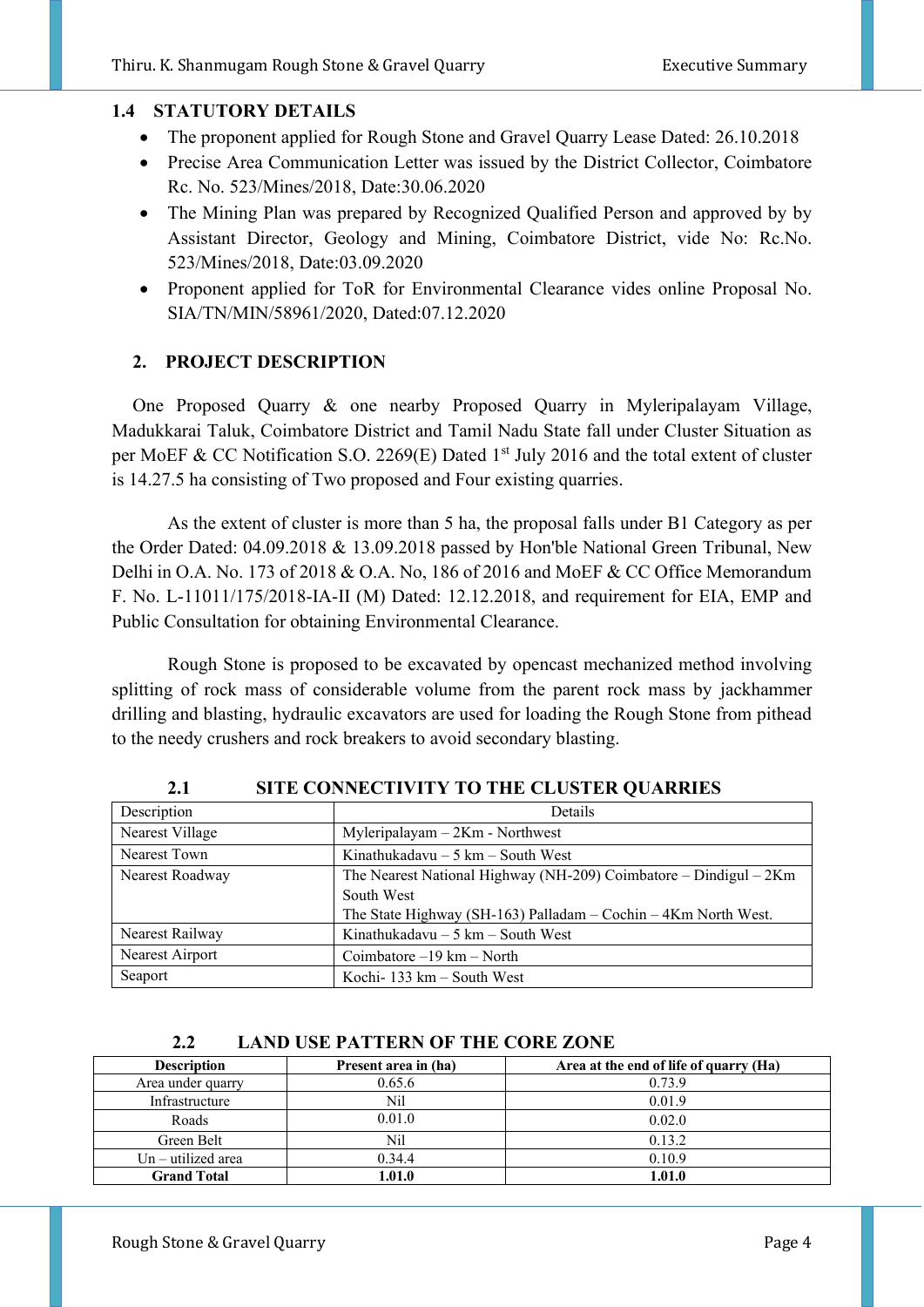| --<br><u>VI LIMITIVATILE DETAILE TURTINUI USED TINUOLU T</u> |                     |                       |  |  |  |
|--------------------------------------------------------------|---------------------|-----------------------|--|--|--|
| <b>OPERATIONAL DETAILS FOR PROJECT - P1</b>                  |                     |                       |  |  |  |
|                                                              | <b>DETAILS</b>      |                       |  |  |  |
| <b>PARTICULARS</b>                                           | <b>Rough Stone</b>  | Gravel                |  |  |  |
|                                                              | (5Year Plan period) | (3 Years Plan period) |  |  |  |
| Geological Resources                                         | 2,97,174            | 7,416                 |  |  |  |
| Mineable Reserves                                            | 62,423              | 2,520                 |  |  |  |
| Mining Plan Period                                           | 5 Years             |                       |  |  |  |
| Number of Working Days                                       | 300 Days            |                       |  |  |  |
| Production per day                                           | 42                  | ٩                     |  |  |  |
| No of Lorry loads (6m <sup>3</sup> per load)                 |                     |                       |  |  |  |
| Total Depth of Mining                                        | 38m bgl             |                       |  |  |  |

# **2.3 OPERATIONAL DETAILS FOR PROPOSED PROJECTS**

Source: Approved Mining plan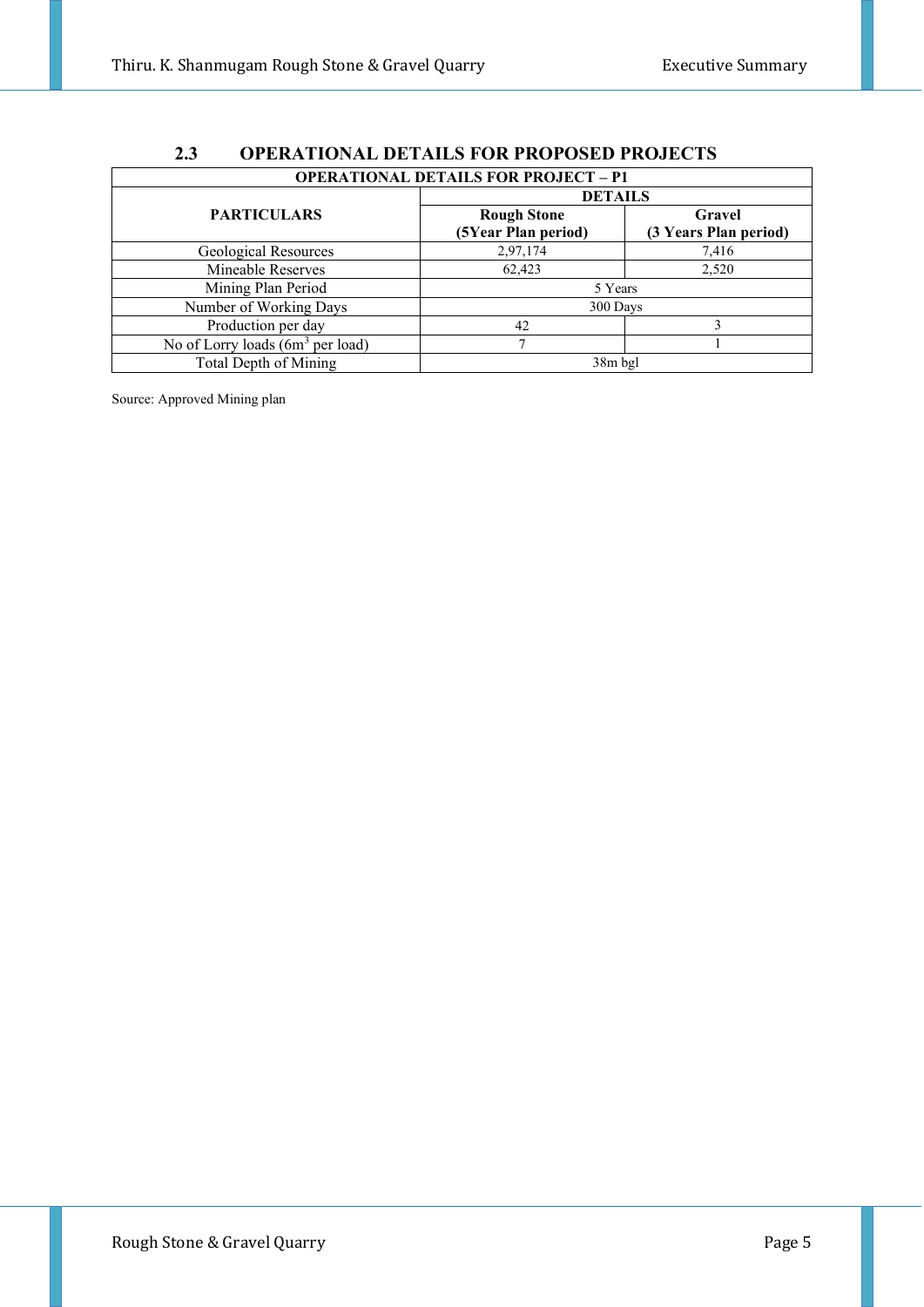



Rough Stone & Gravel Quarry **Page 6**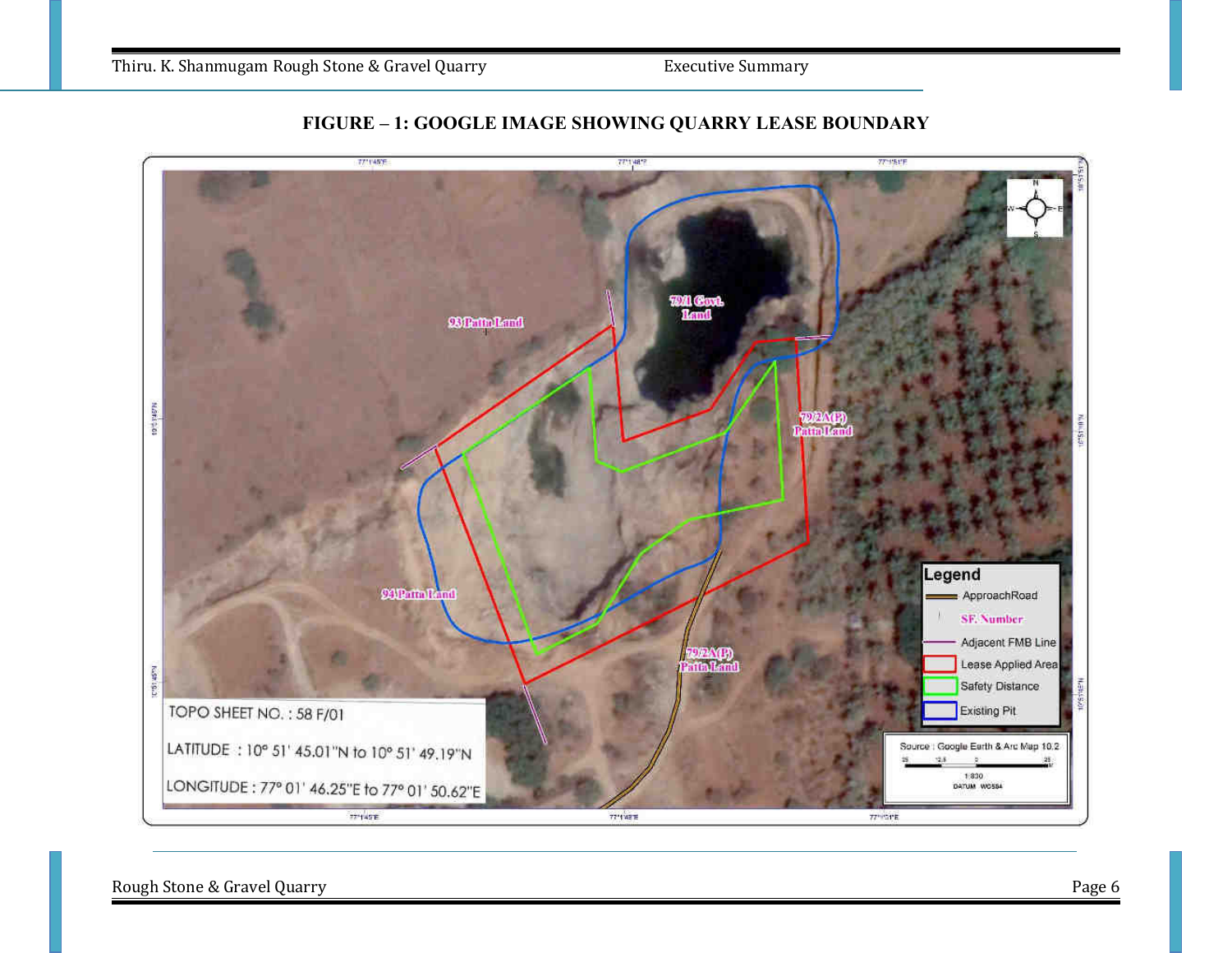

**FIGURE –2: VILLAGE MAP SUPERIMPOSED ON GOOGLE EARTH IMAGE (500M RADIUS)**

• • **Cluster area is calculated as per MoEF & CC Notification – S.O. 2269 (E) Dated: 01.07.2016** 

Note: As per above notification S.O.2269(E) dated : 01.07.2016 in para (b) in Appendix XI,  $-$  (i)(6) A cluster shall be formed when the distance between the peripheries of one lease is less than 500 meters from the periphery of other lease in a homogeneous mineral area which shall be applicable to the mine lease or quarry licenses granted on and after  $9<sub>th</sub>$  September, 2013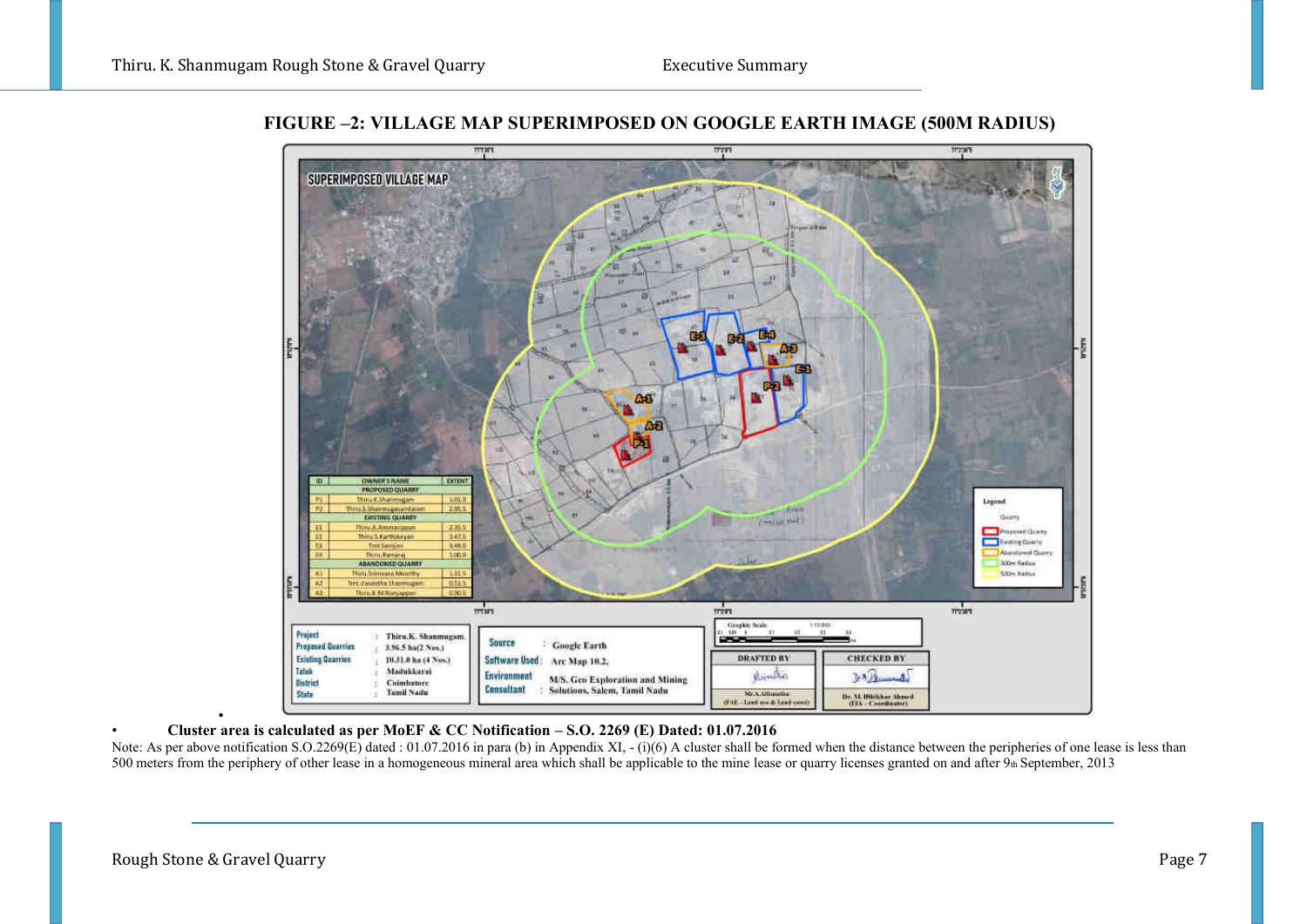

**FIGURE – 4: TOPOSHEET MAP COVERING 10 KM RADIUS**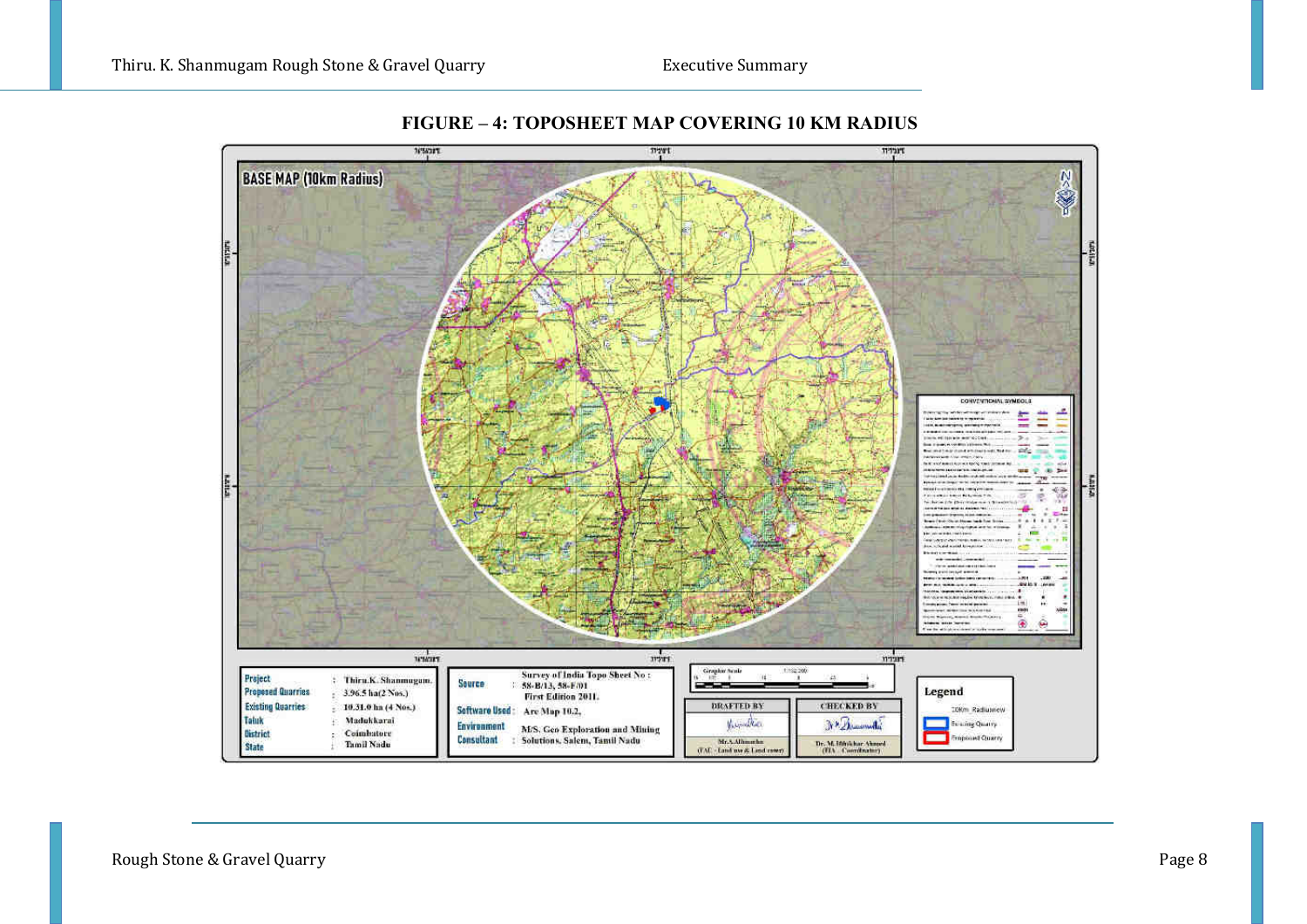

# **FIGURE – 5: QUARRY LEASE PLAN & SURFACE PLAN FOR P-1**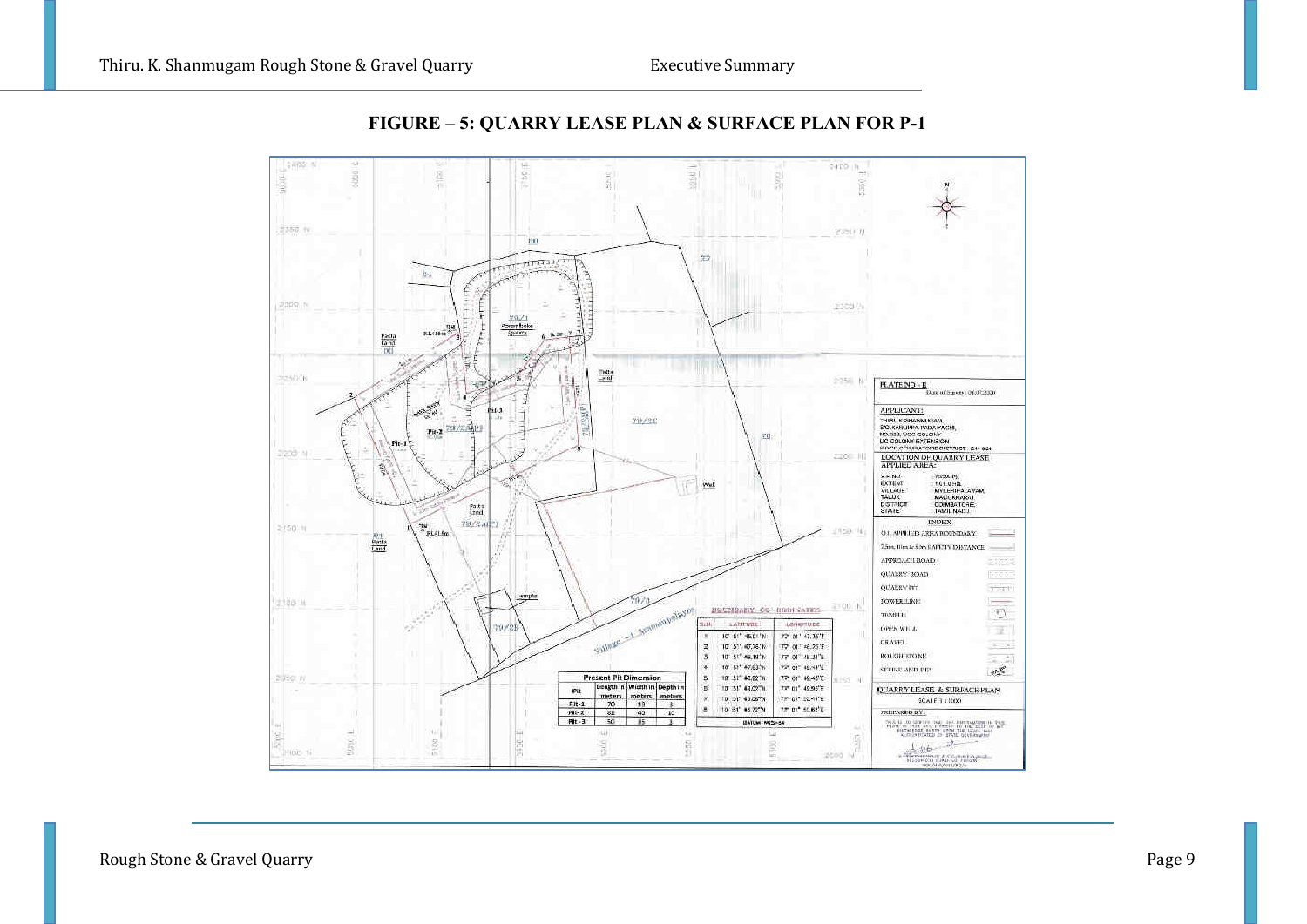#### **2.6 METHOD OF MINING**

The method of mining is same for all the proposed and existing quarries since the mineral is homogeneous, Open cast Mechanized Mining is proposed to carry out with 5.0 meter vertical bench with a bench width is not less than the bench height. However, as far as the quarrying of Rough stone is concerned, observance of the provisions of Regulation 106 (2) (b) as above is seldom possible due to various inherent petro genetic factors coupled with mining difficulties. Hence it is proposed to obtain relaxation to the provisions of the above regulation from the Director of Mines Safety for which necessary provision is available with the Regulation 106 (2) (b) of MMR-1961, under Mine Act - 1952.

The top layer of overburden (Gravel) will be Excavate directly by Hydraulic Excavators and loaded into tippers directly and sold to needy customers. The Rough Stone is a batholith formation and the splitting of rock mass of considerable volume from the parent rock mass will be carried out by deploying jackhammer drilling and Slurry Explosives will be used for blasting.

 Hydraulic excavators are attached with rock breakers for fragmentation to avoid secondary blasting. The primary boulders are cleared from working face after blasting and further made to smaller sizes by rock breakers attached in excavators.

#### **2.7 PROPOSED MACHINERY DEPLOYMENT**

| S.NO. | TYPE                                      | <b>NOS</b> |                  | <b>SIZE/CAPACITY MOTIVE POWER</b> |
|-------|-------------------------------------------|------------|------------------|-----------------------------------|
|       | Jack hammers                              |            | $1.2m$ to $2.0m$ | Compressed air                    |
|       | Compressor                                |            | $400$ psi        | Diesel Drive                      |
|       | Excavator with Bucket / Rock Breaker Unit |            | 300              | Diesel Drive                      |
|       | Tippers / Dumpers                         |            | 20 Tonnes        | Diesel Drive                      |

#### **2.8 CONCEPTUAL MINING PLAN/ FINAL MINE CLOSURE PLAN**

- $\overline{\text{+}}$  At the end of life of mine, the excavated mine pit / void will act as artificial reservoir for collecting rain water and helps to meet out the demand or crises during drought season.
- $\overline{\text{ }+ \text{ } }$  After mine closure the greenbelt developed along the safety barrier and top benches and temporary water reservoir will enhance the ecosystem
- $\overline{\phantom{a}}$  Mine Closure is a process of returning a disturbed site to its natural state or which prepares it for other productive uses that prevents or minimizes any adverse effects on the environment or threats to human health and safety.
- $\overline{\text{F}}$  The principle closure objectives are for rehabilitated mines to be physically safe to humans and animals, geo-technically stable, geo-chemically non-polluting/ noncontaminating, and capable of sustaining an agreed post-mining land use.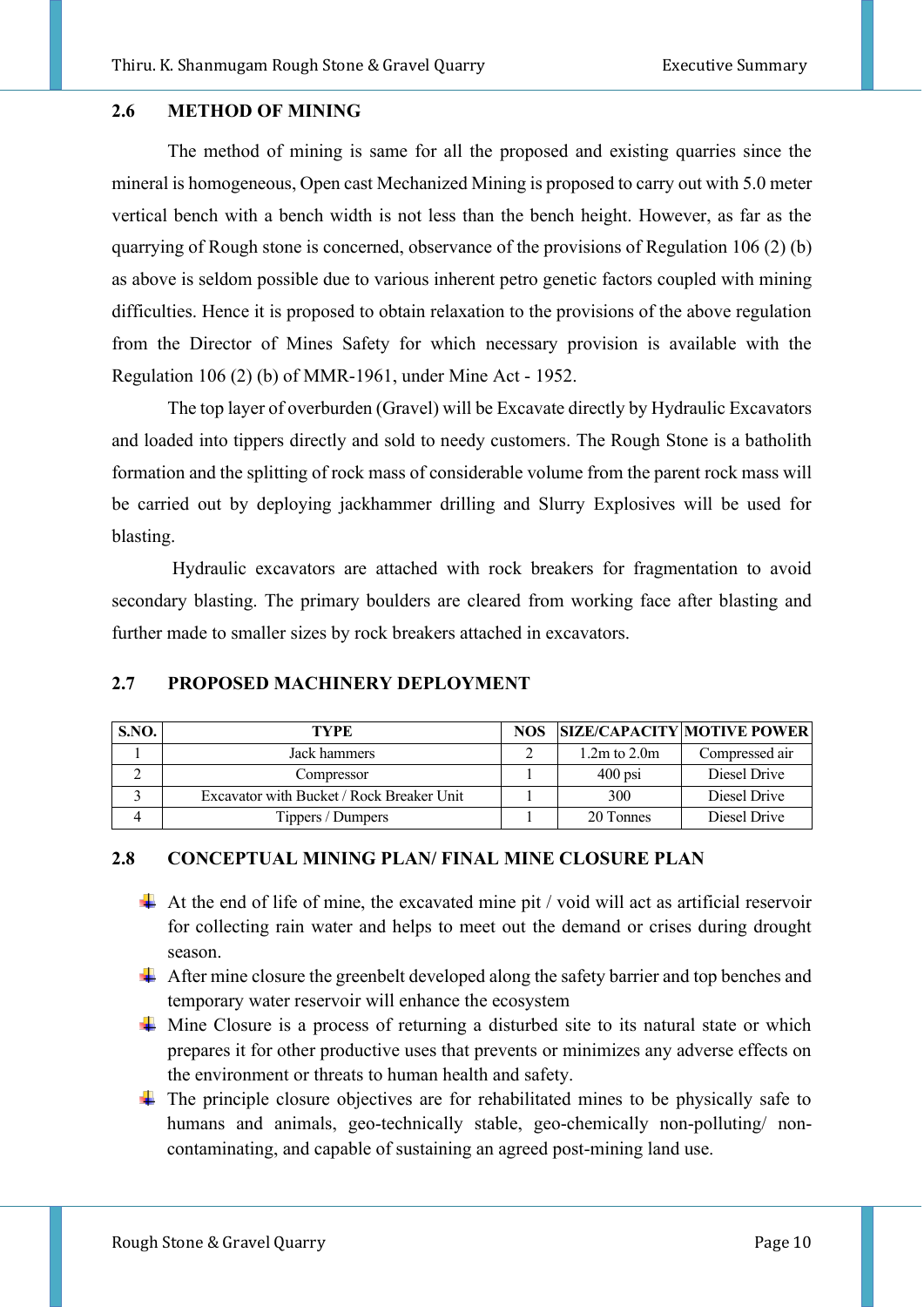#### **2.9 ULTIMATE PIT DIMENSION**

| Pit | Length $(Max)$ (m) | Width (Max) (m) | Depth (Max) |
|-----|--------------------|-----------------|-------------|
|     | . 10               |                 | $38m$ bgl   |

#### **3.0 DESCRIPTION OF THE ENVIRONMENT**

Field monitoring studies to evaluate the base line status of the project site were carried out covering March 2021 – May 2021 as per CPCB guidelines. Environmental Monitoring data has been collected with reference to proposed mine by NOIDA TESTING LABORATORIES ISO 9001: 2015, ISO 45001: 2018 Certified & MoEF Notified Laboratory

| Sl.No.         | <b>Attributes</b>                                         | <b>Parameters</b>                                                                                               | <b>Source and Frequency</b>                                                                                                             |
|----------------|-----------------------------------------------------------|-----------------------------------------------------------------------------------------------------------------|-----------------------------------------------------------------------------------------------------------------------------------------|
| $\mathbf{1}$   | <b>Ambient Air Quality</b>                                | PM <sub>10</sub> , PM <sub>2.5</sub> , SO <sub>2</sub> , NO <sub>2</sub>                                        | 24 hourly samples twice a week<br>for three months at 8 locations                                                                       |
| $\overline{2}$ | Meteorology                                               | Wind speed and direction,<br>temperature, relative<br>humidity and rainfall                                     | Near project site continuous for<br>three months with hourly<br>recording and from secondary<br>sources of IMD station,<br>Kancheepuram |
| 3              | Water quality                                             | Physical, Chemical and<br>Bacteriological parameters                                                            | Grab samples were collected at 4<br>ground water and 2 surface water<br>locations once during study<br>period.                          |
| 4              | Ecology                                                   | Existing terrestrial and<br>aquatic flora and fauna within<br>10 km radius circle.                              | primary survey and secondary<br>data                                                                                                    |
| 5              | Noise levels                                              | Noise levels in $dB(A)$                                                                                         | At 8 locations data monitored<br>once for 24 hours during EIA<br>study.                                                                 |
| 6              | Soil Characteristics                                      | Physical and Chemical<br>Parameters                                                                             | Once at 6 locations during study<br>period                                                                                              |
| 7              | Land use                                                  | Existing land use for different<br>categories                                                                   | Based on Survey of India<br>topographical sheet and satellite<br>imagery and primary survey.                                            |
| 8              | Socio-Economic<br>Aspects                                 | Socio-economic and<br>demographic characteristics,<br>worker characteristics                                    | Based on primary survey and<br>secondary sources data like<br>census of India 2011.                                                     |
| 9              | Hydrology                                                 | Drainage pattern of the area,<br>nature of streams, aquifer<br>characteristics, recharge and<br>discharge areas | Based on data collected from<br>secondary sources as well as<br>hydro-geology study report<br>prepared.                                 |
| 10             | Risk assessment and<br><b>Disaster</b><br>Management Plan | Identify areas where disaster<br>can occur by fires and<br>explosions and release of<br>toxic substances        | Based on the findings of Risk<br>assessment done for the mining<br>associated activities                                                |

#### **3.1 ENVIRONMENT MONITORING ATTRIBUTES**

#### **3.2 LAND ENVIRONMENT**

Land use pattern of the area was studied through LISS III imagery of Bhuvan (ISRO). The 10 km radius map of study area was taken for analysis of Land use cover. The main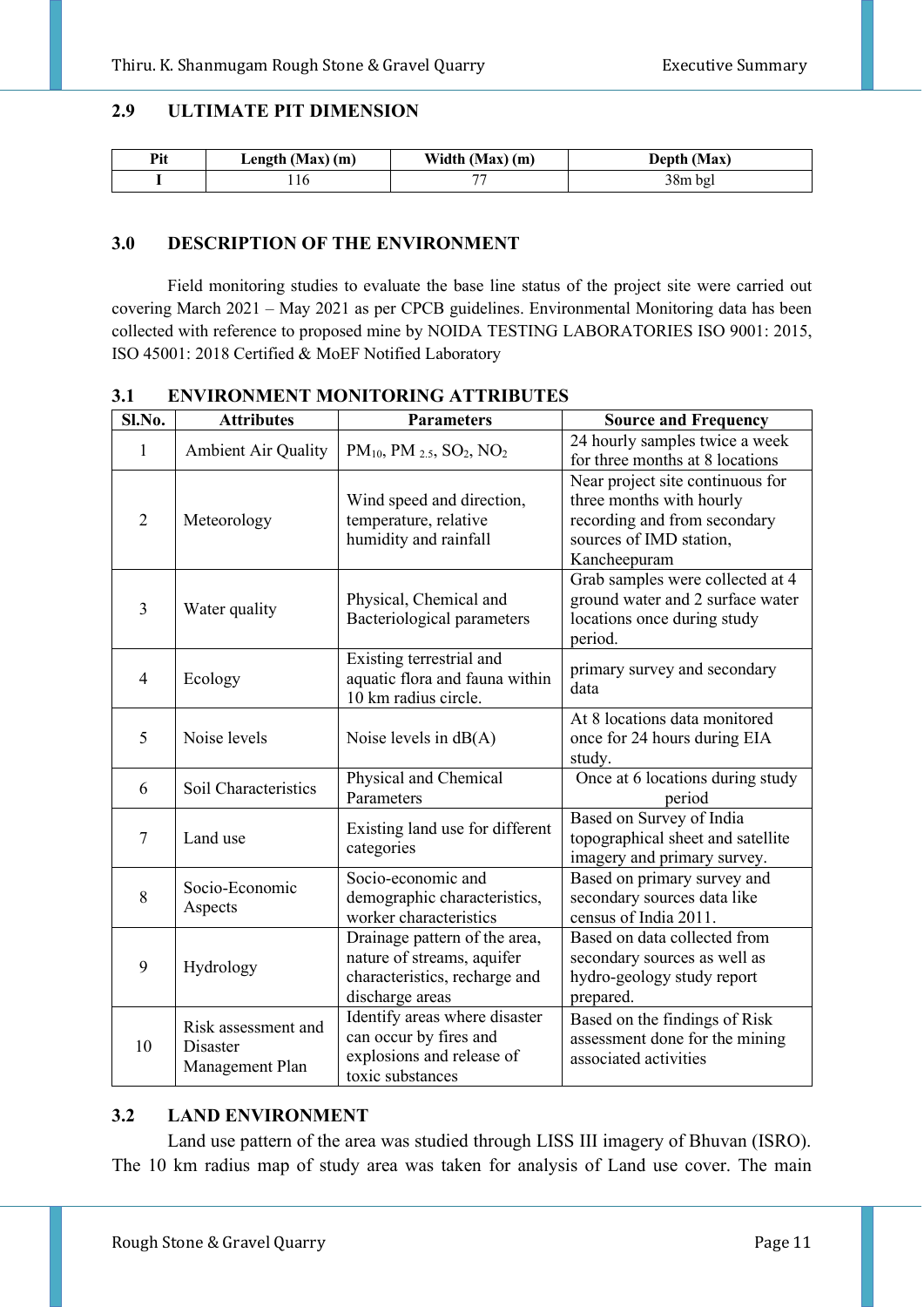objective of this section is to provide a baseline status of the study area covering 10 km radius around the mine site so that temporal changes due to the mining activities on the surroundings can be assessed in future.

| S.No                | <b>CLASSIFICATION</b>             | <b>AREA_Ha</b> | AREA_% |  |  |
|---------------------|-----------------------------------|----------------|--------|--|--|
|                     | <b>BUILTUP</b>                    |                |        |  |  |
|                     | Builtup-Urban                     | 486.816        | 1.44   |  |  |
| $\overline{2}$      | Builtup-Rural                     | 986.513        | 2.93   |  |  |
| 3                   | Mining Area                       | 539.971        | 1.6    |  |  |
|                     | <b>AGRICULTURAL LAND</b>          |                |        |  |  |
| $\overline{4}$      | Agricultural Land                 | 6960.2         | 20.7   |  |  |
| 5                   | Crop Land                         | 15652.9        | 46.5   |  |  |
| 6<br>Fallow Land    |                                   | 8078.16        | 24     |  |  |
|                     | <b>BARREN/WASTE LANDS</b>         |                |        |  |  |
| 7                   | Scrub Land                        | 842.101        | 2.5    |  |  |
| <b>WATER BODIES</b> |                                   |                |        |  |  |
| 8                   | <b>Water Bodies</b>               | 56.3532        | 0.16   |  |  |
|                     | 33603.0142<br>100<br><b>TOTAL</b> |                |        |  |  |

**Table 3.1: Land Use / Land Cover Table 10 Km Radius** 

# **Interpretation:**

 From the above table and land use map it is inferred that the majority of the land in the study area is Agriculture and fallow land (includes crop land) 91.2% followed by Built-up Lands – 4.37%, Scrub land  $2.5\%$ , Mining land – 1.6% and water bodies – 0.16%

The total mining area within the study area is 539.971 ha i.e., 1.6%. The cluster area of 14.27.5 ha contributes about 2.64% of the total mining area within the study area. This small percentage of Mining Activities shall not have any significant impact on the agriculture environment

The project area is exhibits plain topography with gentle gradient towards Southwestern, maximum elevation of the area is 418m above AMSL. There are no hilly regions in and around the area.

# **3.3 SOIL ENVIRONMENT**

# **Interpretation & Conclusion**

# **Physical Characteristics –**

The physical properties of the soil samples were examined for texture, bulk density, porosity and water holding capacity. The soil texture found in the study area is Clay to Clay Loam Soil and Bulk Density of Soils in the study area varied between  $0.81 - 1.01$  g/cc. The Water Holding Capacity and Porosity of the soil samples is found to be medium i.e. ranging from  $35.7 - 47.1$  %.

# **Chemical Characteristics –**

- The nature of soil is slightly alkaline to strongly alkaline with pH range 7.25 to 8.63
- The available Nitrogen content range between 120 to 156 kg/ha
- The available Phosphorus content range between 0.61 to 1.06 kg/ha
- The available Potassium range between 30.2 to 38.7 mg/kg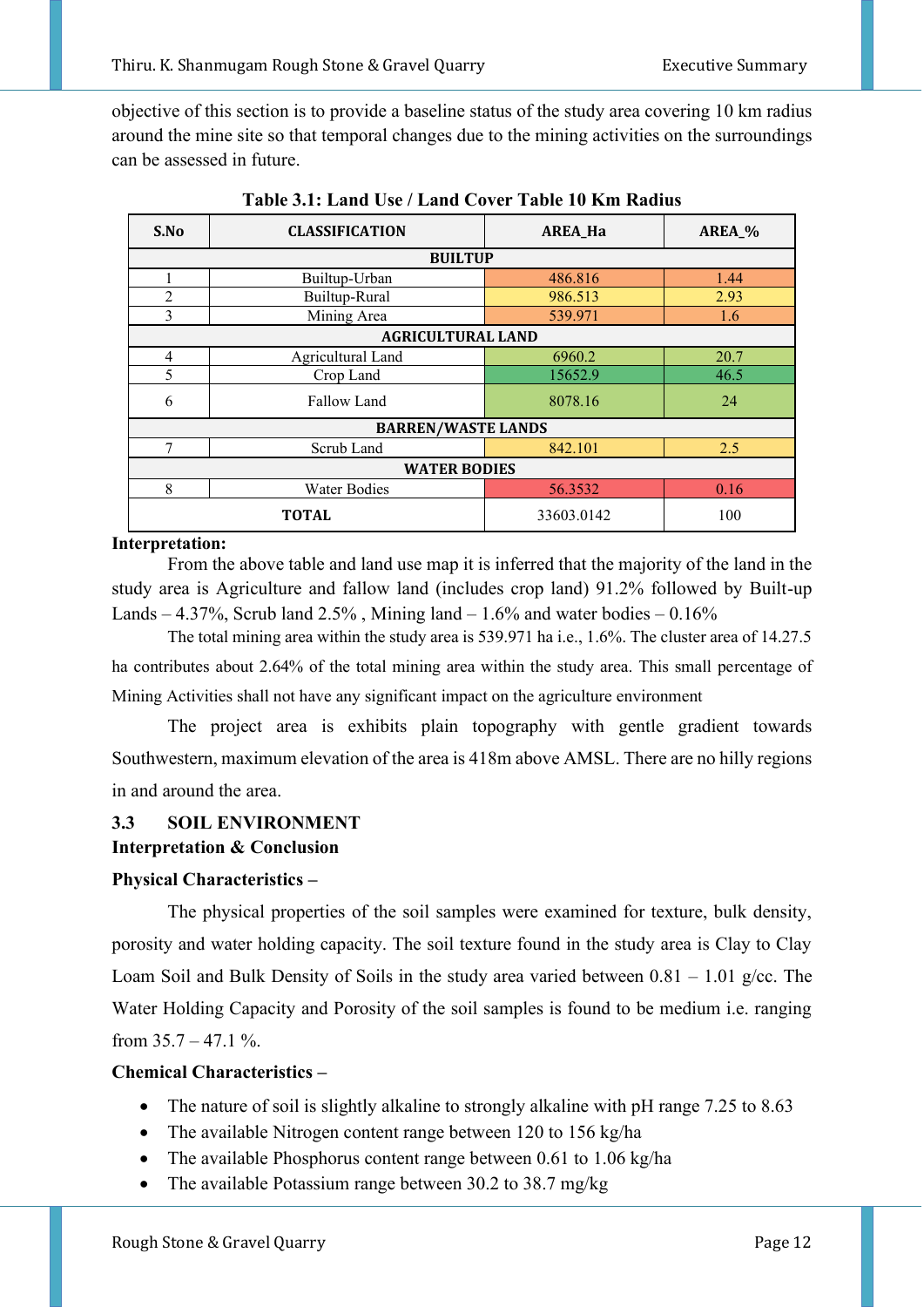Whereas, the micronutrient as zinc  $(Zn)$ , iron  $(Fe)$  and copper  $(Cu)$  were found in the range of 0.55to 0.91mg/kg; 2.05 to 2.66mg/kg and ND

 Wilting co efficient in significant level would mean that the soil would support the vegetation. The soil properties in the buffer zone reveal that the soil can sustain vegetation. If amended suitability the core area can also withstand plantation.

#### **3.4 WATER ENVIRONMENT**

The water resources, both surface and groundwater play a significant role in the development of the area. The purpose of this study is to assess the water quality characteristics for critical parameters and evaluate the impacts on agricultural productivity, domestic community usage, recreational resources and aesthetics in the vicinity. The water samples were collected and transported as per the norms in pre-treated sampling cans to laboratory for analysis.

Bhavani River is the major surface water body in the study area and the rainfall over the area is moderate, the rainwater storage in open wells and trenches are in practice over the area and the stored water acts as source of drinking water for few months after rainy season.

#### **Interpretation& Conclusion**

#### **Surface Water**

The pH varied from 7.56 while turbidity found within the standards. Total Dissolved Solids varied from 373 mg/l and Chloride varied between 74.1 mg/l. Nitrates varied from 15 mg/l, while sulphates varied from 26 mg/l.

#### **Ground Water**

The pH of the water samples collected ranged from 6.78 to 7.58 and within the acceptable limit of 6.5 to 8.5. pH, Sulphates and Chlorides of water samples from all the sources are within the limits as per the Standard. on Turbidity, the water samples meet the requirement. The Total Dissolved Solids were found in the range of 445-480 mg/l in all samples. The Total hardness varied between 129.4 to 241.3 mg/l for all samples.

On Microbiological parameters, the water samples from all the locations meet the requirement. The parameters thus analysed were compared with IS 10500:2012 and are well within the prescribed limits.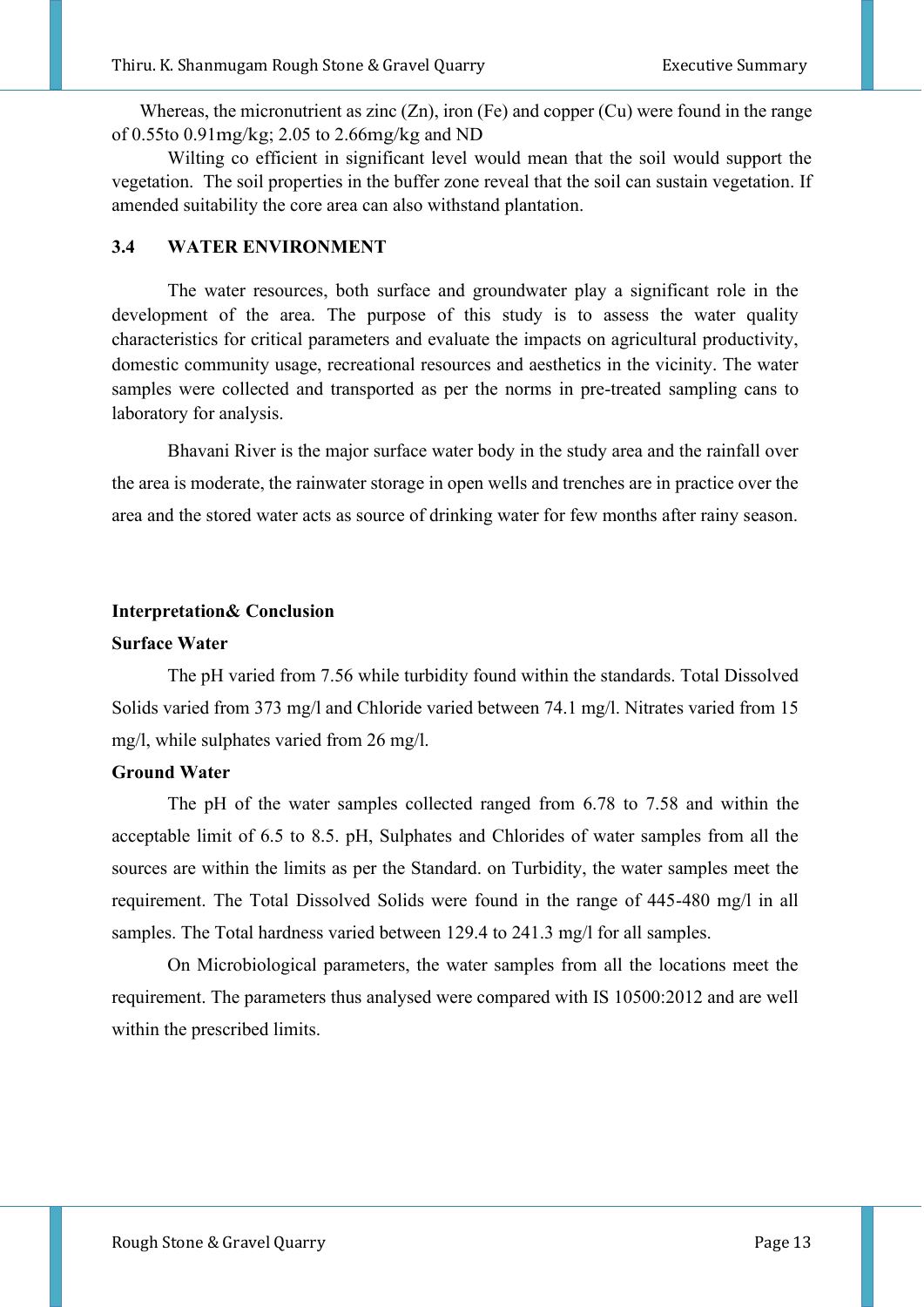#### **3.5 AIR ENVIRONMENT**

The baseline studies on air environment include identification of specific air pollution parameters and their existing levels in ambient air. The ambient air quality with respect to the study zone of 10 km radius around the proposed quarry forms the baseline information



**FIGURE –7: WIND ROSE DIAGRAM** 

# **3.6 SUMMARY OF AMBIENT AIR QUALITY**

The results of ambient air quality monitoring for the period (March 2021 – May 2021) are presented in the report. Data has been complied for three months.

#### **Interpretations & Conclusion**

As per monitoring data, PM10 ranges from 41.7  $\mu$ g/m3 to 443.8  $\mu$ g/m3, PM2.5 data ranges from 20.3  $\mu$ g/m3 to 24.2  $\mu$ g/m3, SO2 ranges from 5.9  $\mu$ g/m3 to 9.5  $\mu$ g/m3 and NO2 data ranges from 22.4 µg/m3 to 25.9 µg/m3. The concentration levels of the above criteria pollutants were observed to be well within the limits of NAAQS prescribed by CPCB.

#### **3.7 NOISE ENVIRONMENT**

Ambient noise levels were measured at 8 (Eight) locations around the proposed project area. Noise levels recorded in core zone during day time was 49.3 dB (A) Leq and during night time was 38.8 dB (A) Leq. Noise levels recorded in buffer zone during day time were from 39.4 to 49.0 dB (A) Leq and during night time were from 35.4 to 40.0 dB (A) Leq.

Noise levels recorded in buffer zone during day time were from 39.4 – 49.0 dB (A) Leq and during night time were from  $35.4 - 39.1$  dB (A) Leq.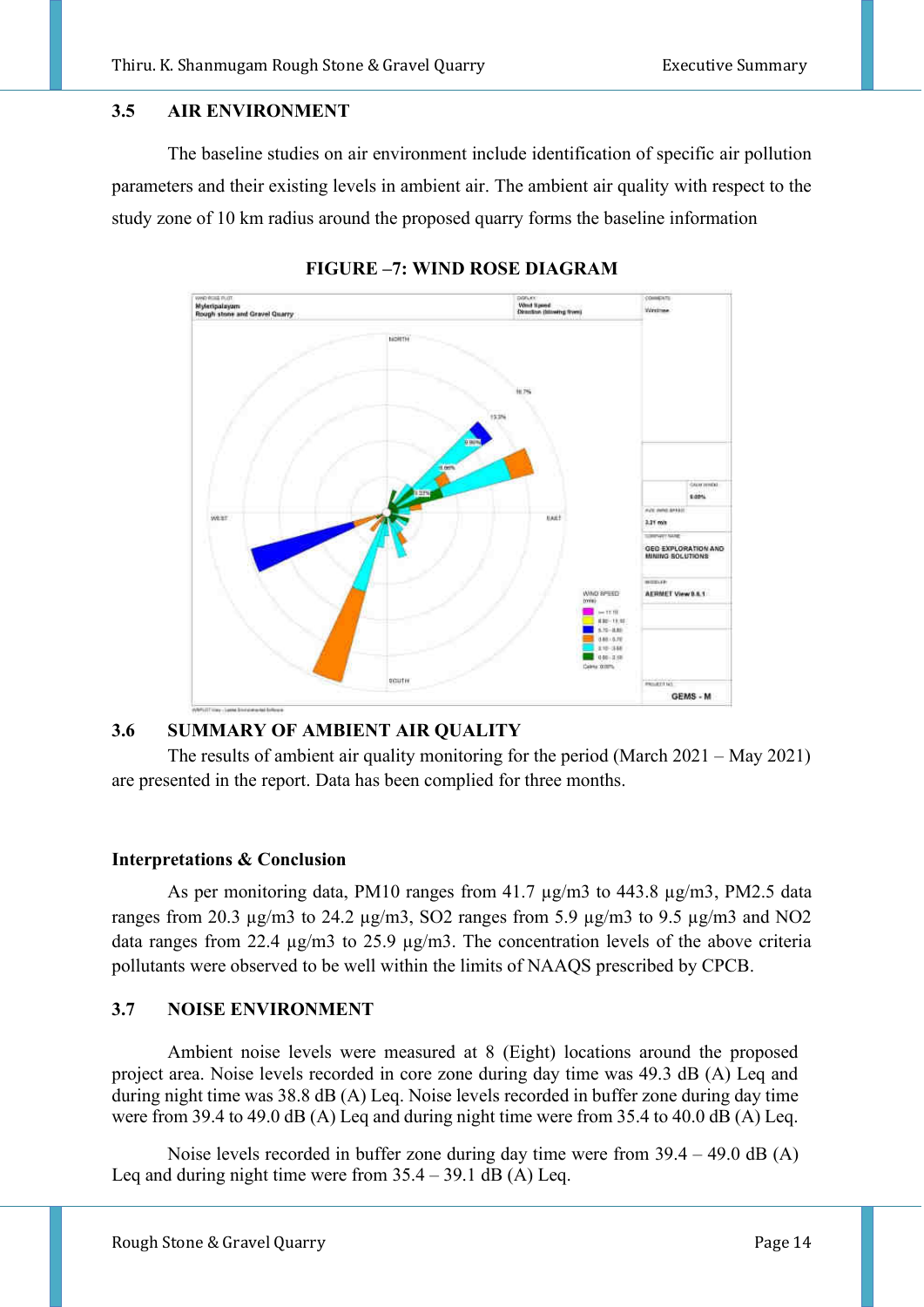The values of noise observed in some of the areas are primarily owing to quarrying activities due to cluster of quarries within 500m radius, movement of vehicles and other anthropogenic activities.

Thus, the noise level for Industrial and Residential area meets the requirements of CPCB.

#### **3.8 ECOLOGICAL ENVIRONMENT**

There is no Forest land, National Parks, Eco sensitive areas, Wild life sanctuaries within the radius of 10 km. An ecological survey of the study area was conducted particularly with reference to the listing of species and assessment of the existing baseline ecological (terrestrial) condition in the study area.

There is no schedule I species of animals observed within study area as per Wildlife Protection Act 1972 as well as no species is in vulnerable, endangered or threatened category as per IUCN. There is no endangered red list species found in the study area. Hence this small operation over short period of time will not have any significant impact on the surrounding flora and fauna.

#### **3.9 SOCIO ECONOMIC ENVIRONMENT**

It includes demographic structure of the area, provision of basic amenities viz., housing, education, health and medical services, occupation, water supply, sanitation, communication, transportation, prevailing diseases pattern as well as feature like temples, historical monuments etc., at the baseline level. This will help in visualizing and predicting the possible impact depending upon the nature and magnitude of the project.

The socio economic study of surveyed villages gives a clear picture of its population, average household size, literacy rate and sex ratio etc. It is also found that a part of population is suffering from lack of permanent job to run their day to day life. Their expectation is to earn some income for their sustainability on a long-term basis.

The proposed project will aim to provide preferential 30 persons to the local people there by improving the indirect employment opportunity in the area were around 40 persons in turn the social standards will improve.

#### **4. ANTICIPATED ENVIRONMENTAL IMPACTS AND MITIGATION MEASURES**

In order to maintain the environmental commensuration with the mining operation, it is essential to undertake studies on the existing environmental scenario and assess the impact on different environmental components. This would help in formulating suitable management plans sustainable resource extraction.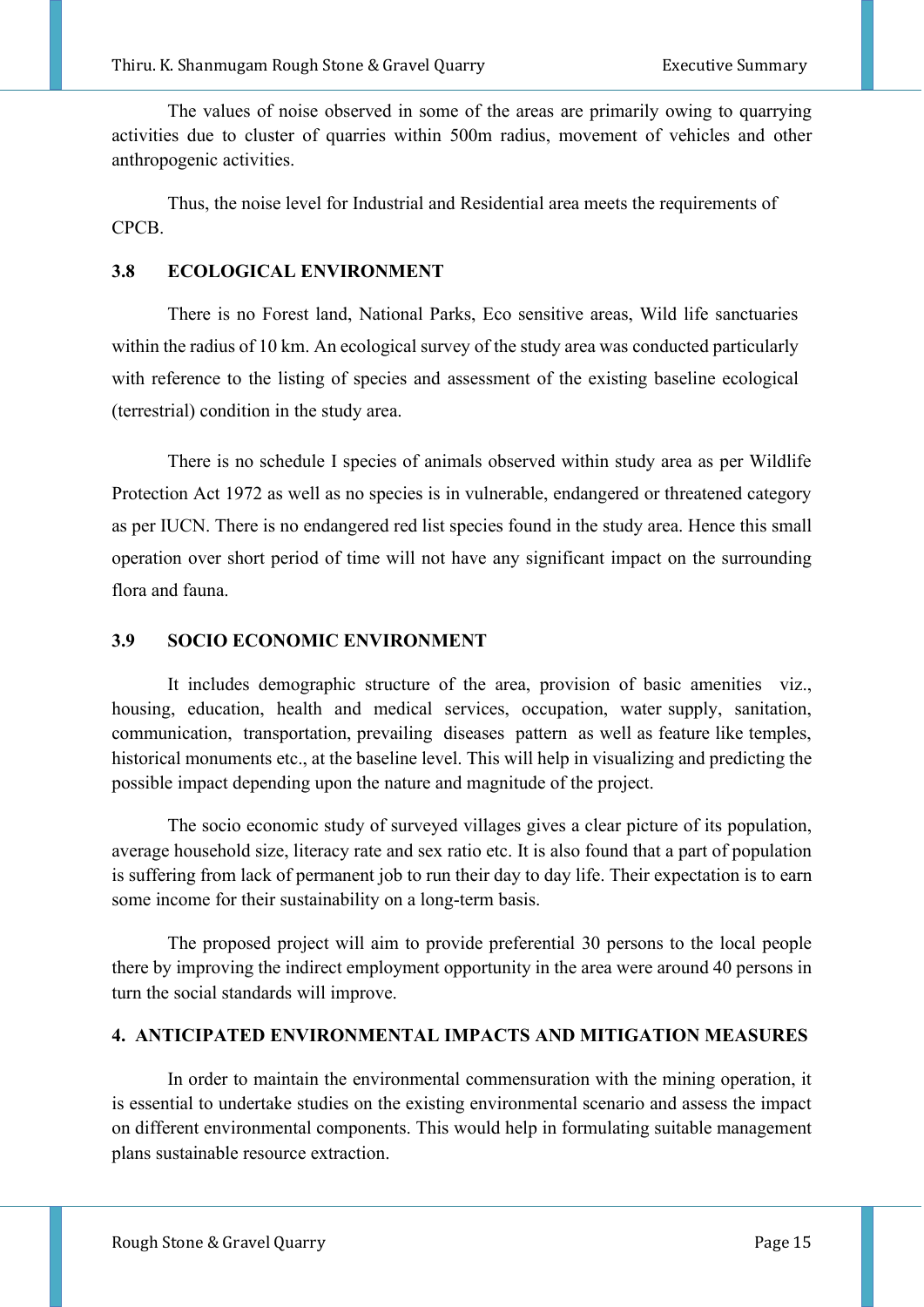# **4.1 LAND ENVIRONMENT:**

# **ANTICIPATED IMPACT**

The main anticipated impact on the Land Environment due to quarrying operation is change in Landscape, change in Land – use Pattern. The total extent of the cluster quarries is 14.27.5 ha including existing and proposed quarries in patta land. The ultimate depth of the quarrying is 38m. Maximum below the ground level and will not intersect the ground water table. The project is site specific.

# **MITIGATION MEASURES**

- The mining activity will be gradual confined in blocks and excavation will be undertaken progressively along with other mitigative measures like phase wise development of greenbelt etc.
- Construction of garland drains all around the quarry pits and construction of check dam at strategic location in lower elevations to prevent erosion due to surface runoff during rainfall and also to collect the storm water for various uses within the proposed area
- Green belt development along the boundary within safety zone. The small quantity of water stored in the mined out pit will be used for greenbelt
- Thick plantation will be carried out on unutilized area, top benches of mined out pits, on safety barrier, etc.,
- At conceptual stage, the land use pattern of the quarry will be changed into Greenbelt area and temporary reservoir
- In terms of aesthetics, natural vegetation surrounding the quarry will be retained (such as in a buffer area i.e., 7.5 m safety barrier and other safety provided) so as to help minimise dust emissions.
- Proper fencing will be carried out at the conceptual stage, Security will be posted round the clock, to prevent inherent entry of the public and cattle

# **4.2 SOIL ENVIRONMENT**

# **IMPACT ON SOIL ENVIRONMENT**

There is no top soil anticipated in these projects, the surface consist of gravelly formation followed by Rough stone which is proposed to excavate completely during the quarrying operation, hence preservation of top soil does not exist. Erosion of top layer (gravel), extracted fine material can result in substantial sediment loading to surface waters and drainage ways. During rainy season surface run off may cause siltation in low lying areas.

# **MITIGATION MEASURES FOR SOIL CONSERVATION**

■ Run-off diversion – Garland drains will be constructed all around the project boundary to prevent surface flows from entering the quarry works areas. And will be discharged into vegetated natural drainage lines, or as distributed flow across an area stabilised against erosion.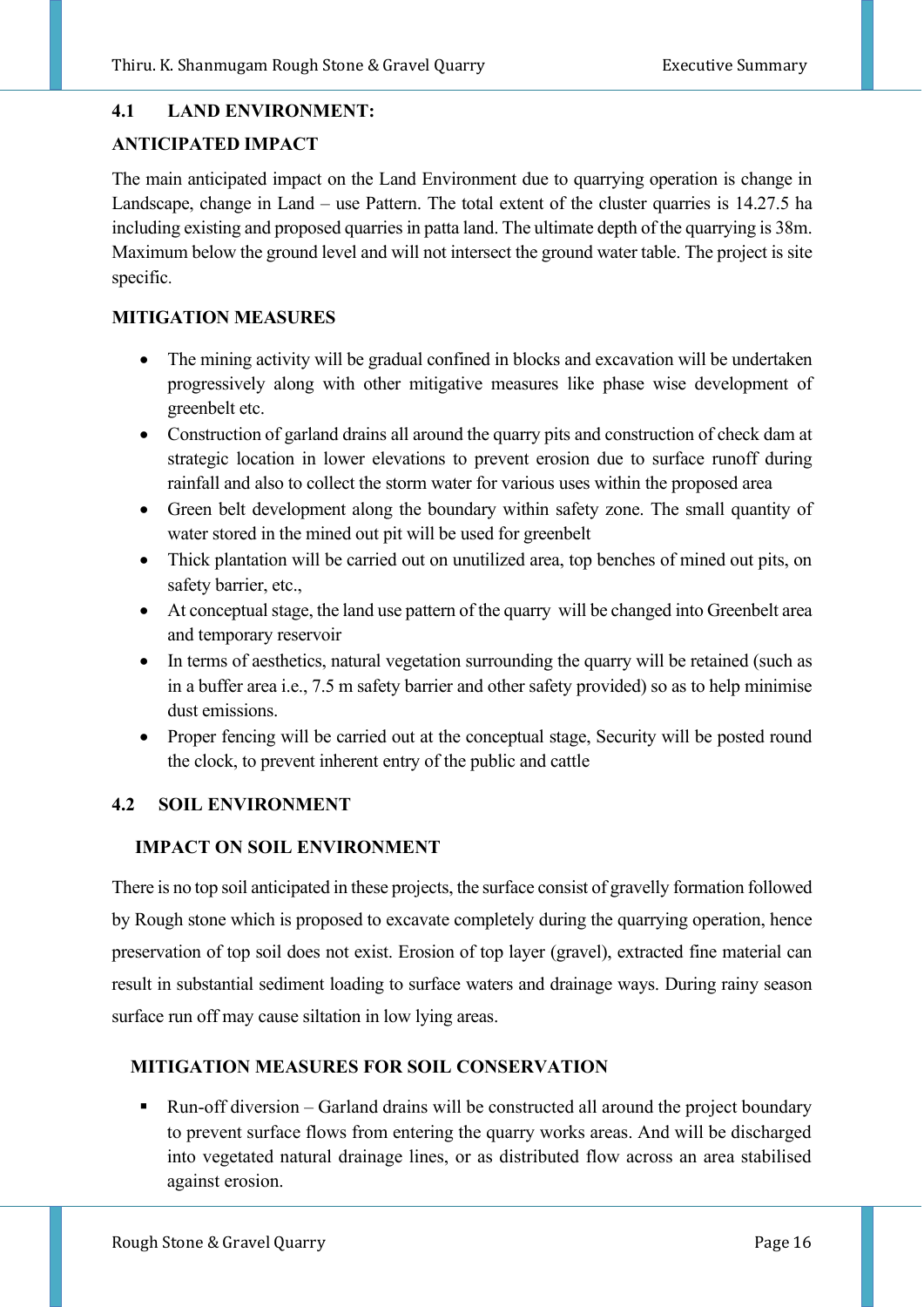- Sedimentation ponds Run-off from working areas will be routed towards sedimentation ponds. These trap sediment and reduce suspended sediment loads before runoff is discharged from the quarry site. Sedimentation ponds should be designed based on runoff, retention times, and soil characteristics. There may be a need to provide a series of sedimentation ponds to achieve the desired outcome.
- $\blacksquare$  Retain vegetation Retain existing or re-plant the vegetation at the site wherever possible.
- Monitoring and maintenance Weekly monitoring and daily maintenance of erosion control systems so that they perform as specified specially durng rainy season

# **4.3 WATER ENVIRONMENT**

# **Anticipated Impact**

The impact due to quarrying on the water quality is expected to be insignificant because of no use of chemicals or hazardous substances during quarrying process. The quarrying activity will not intersect ground water table as quarrying is proposed in the cluster quarries is 38m and water table is found at a depth of 60- 65m BGL.

 The quarrying operation will be carried out well above the water table. There is no intersection of surface water bodies (Streams, Canal, Odai etc.,) in the project area. During rainy season rain water will be collected in the quarry pit and later used for greenbelt development and for the water sprinkling in the haul roads. There is no proposal for discharging of quarry pit water outside the project area .Rough stone processing

# **MITIGATION MEASURES**

The following mitigation measures are suggested for water management

 The quarrying operation will be carried out well above the water table. There is no intersection of surface water bodies (Streams, Canal, Odai etc.,) in the proposed project areas. During rainy season rain water will be collected in the quarry pit and later used for greenbelt development and for the water sprinkling in the haul roads. There is no proposal for discharging of quarry pit water outside the project areas. There is no proposal Rough stone processing or workshop within the project area thus there is no effluent anticipated in the mines.

- With respect to Turbidity, Total Iron and Silica, Pre-treatment methods like settling or filtration, Water Softening (Ion Exchange) shall be adopted to make it fit for drinking purposes. But it can be used for other domestic purposes
- Rainwater will be collected in sump in the mining pit and will be allowed to store and pumped out to surface setting tank of 15 m x 10m x 3m to remove suspended solids if any. This collected water will be judiciously used for dust suppression onwards and such sites where dust likely to be generated and for developing green belt. The proponent will collect and judicially utilize the rainwater as part of rainwater harvesting
	- Construction of garland drains to divert surface run-off into the quarrying area
	- Retaining walls with weep hole will be constructed around the dump to arrest silt wash off
	- Periodic analysis of quarry pit water and ground water quality in nearby villages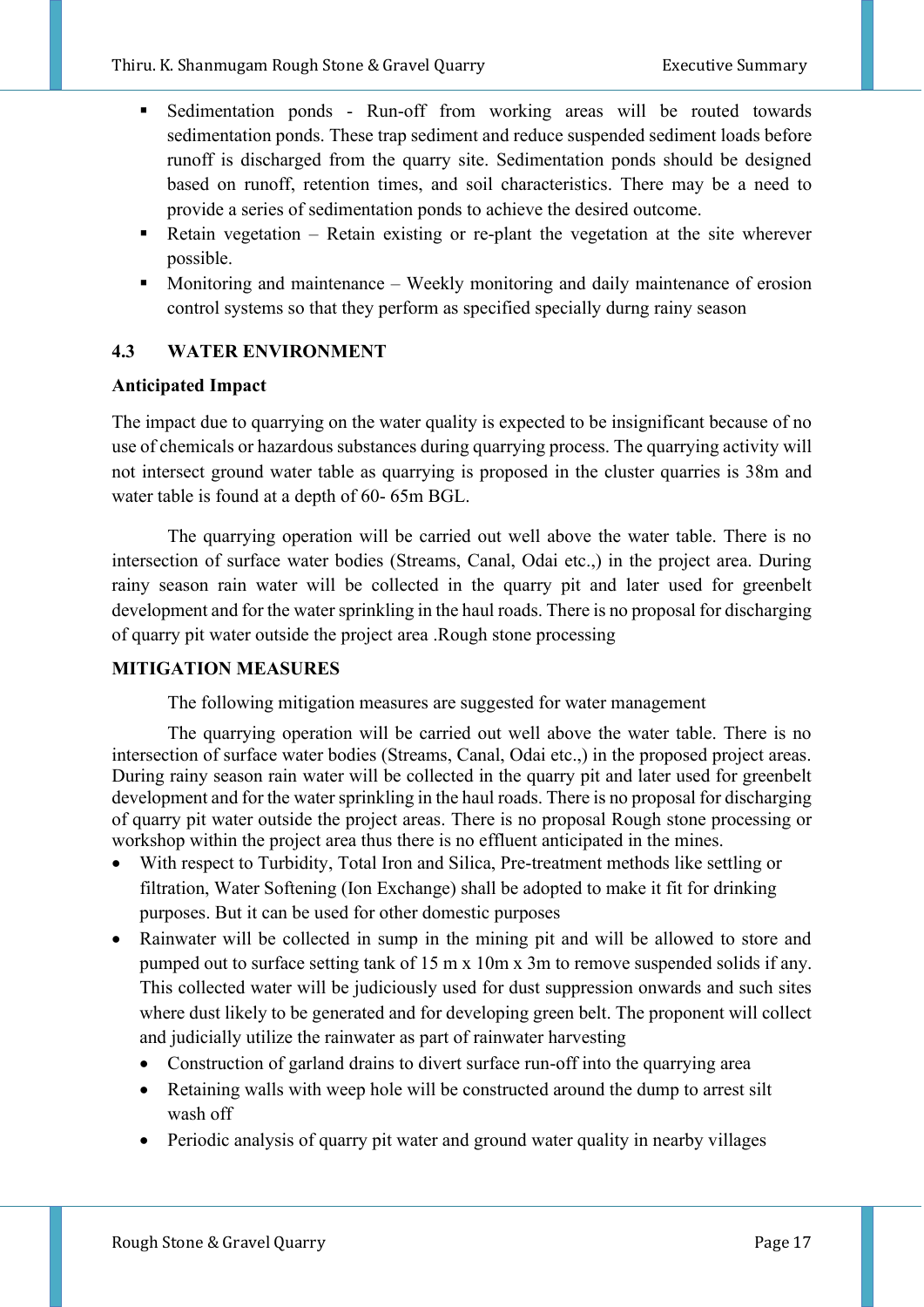- Domestic sewage from site office & urinals/latrines provided in ML is discharged in septic tank followed by soak pits
- Wastewater discharge from mine will be treated in settling tanks before using for dust suppression and tree plantation purposes
- De-silting will be carried out before and immediately after the monsoon season
- Regular monitoring and analysing the quality of water in open well, bore wells and surface water

# **4.4 AIR ENVIRONMENT**

The air borne particulate matter is the main air pollutant in this opencast mining. The mining operation will be carried out by jackhammer drilling (35mm dia) and Hydraulic Excavators will be utilized for excavation of Rough Stone

# **ANTICIPATED IMPACT**

The air borne particulate matter generated by quarrying operation and transportation. The emissions of Sulphur dioxide  $(SO_2)$ , Oxides of Nitrogen (NO2) due to excavation/loading equipment and vehicles plying on haul roads are marginal. Loading - unloading and transportation of Rough stone and overburden, wind erosion of the exposed area and movement of light vehicles will be the main polluting source in the mining activities releasing Particulate Matter (PM10) affecting Ambient Air of the area on air environment and net increase in emissions by Open pit source modelling in AERMOD Software.

Anticipated incremental concentration due to this quarrying activity and net increase in emissions due to quarrying activities within 500 meters around the project area is predicted by Open Pit Source modelling using AERMOD Software.

# **MITIGATION MEASURES**

**Drilling –** To control dust at source, wet drilling will be practiced. Where there is a scarcity of water, suitably designed dust extractor will be provided for dry drilling along with dust hood at the mouth of the drill-hole collar.

# **Advantages of Wet Drilling:-**

- In this system dust gets suppressed close to its formation. Dust suppression become very effective and the work environment will be improved from the point of occupational comfort and health.
- Due to dust free atmosphere, the life of engine, compressor etc., will be increased.
- The life of drill bit will be increased.
- The rate of penetration of drill will be increased.
- Due to the dust free atmosphere visibility will be improved resulting in safer working conditions.

# **Blasting –**

• Establish time of blasting to suit the local conditions and water sprinkling on blasting face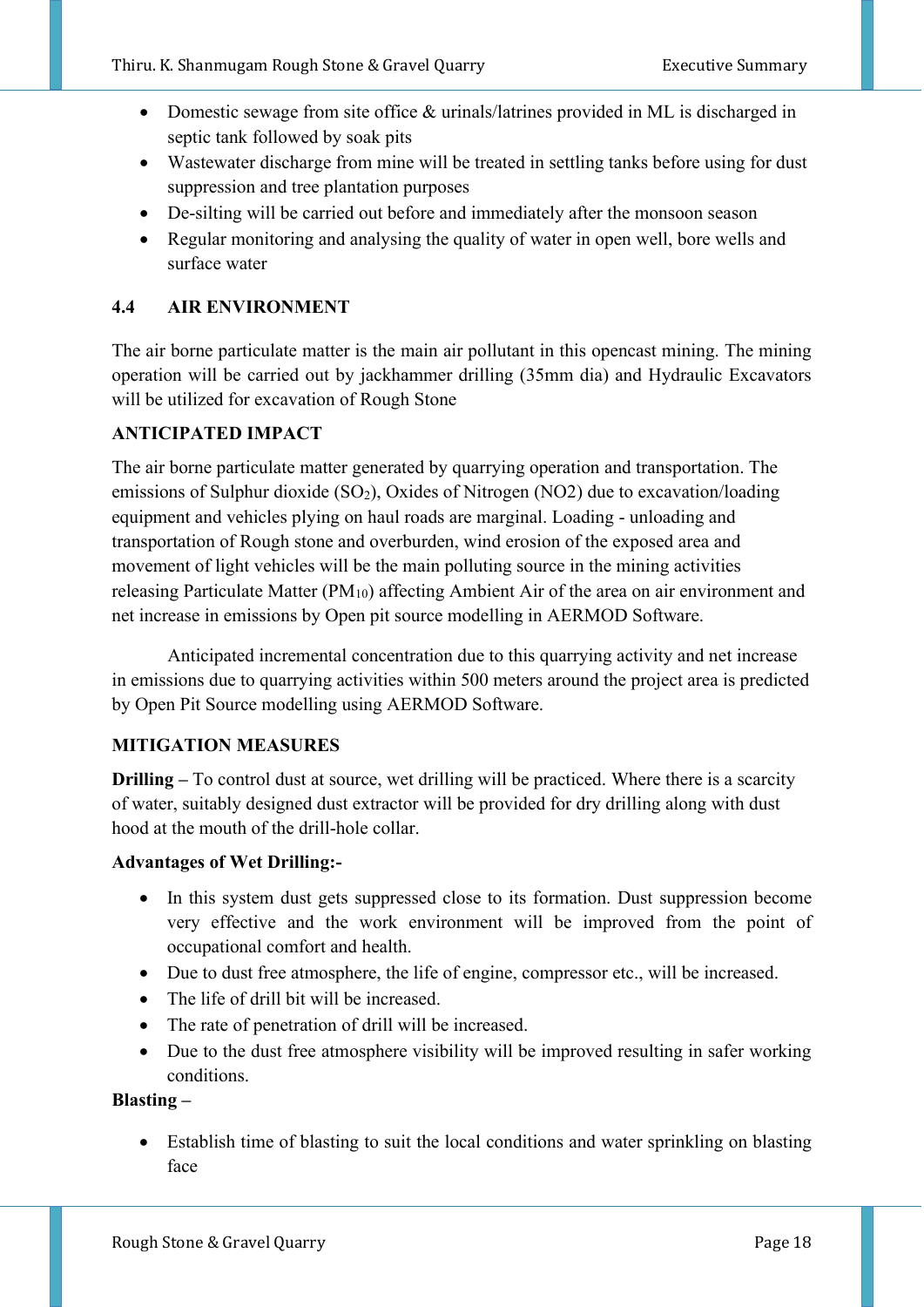- Avoid blasting i.e., when temperature inversion is likely to occur and strong wind blows towards residential areas
- Controlled blasting include Adoption of suitable explosive charge and short delay detonators, adequate stemming of holes at collar zone and restricting blasting to a particular time of the day i.e. at the time lunch hours, controlled charge per hole as well as charge per round of hole
- Before loading of material water will be sprayed on blasted material
- Dust mask will be provided to the workers and their use will be strictly monitored

# **Haul Road & Transportation –**

- Water will be sprinkled on haul roads twice a day to avoid dust generation during transportation
- Transportation of material will be carried out during day time and material will be covered with taurpaulin
- The speed of tippers plying on the haul road will be limited below 20 km/hr to avoid generation of dust.
- Water sprinkling on haul roads & loading points will be carried out twice a day
- Main source of gaseous pollution will be from vehicle used for transportation of mineral; therefore weekly maintenance of machines improves combustion process & makes reduction in the pollution.
- The un-metalled haul roads will be compacted weekly before being put into use.
- Over loading of tippers will be avoided to prevent spillage.
- It will be ensured that all transportation vehicles carry a valid PUC certificate
- Grading of haul roads and service roads to clear accumulation of loose materials

# **Green Belt –**

- Planting of trees all along main mine haul roads and regular grading of haul roads will be practiced to prevent the generation of dust due to movement of dumpers/trucks
- Green belt of adequate width will be developed around the project areas

# **Occupational Health –**

- Dust mask will be provided to the workers and their use will be strictly monitored
- Annual medical check-ups, trainings and campaigns will be arranged to ensure awareness about importance of wearing dust masks among all mine workers & tipper drivers
- Ambient Air Quality Monitoring will be conducted six month once to assess effectiveness of mitigation measures proposed.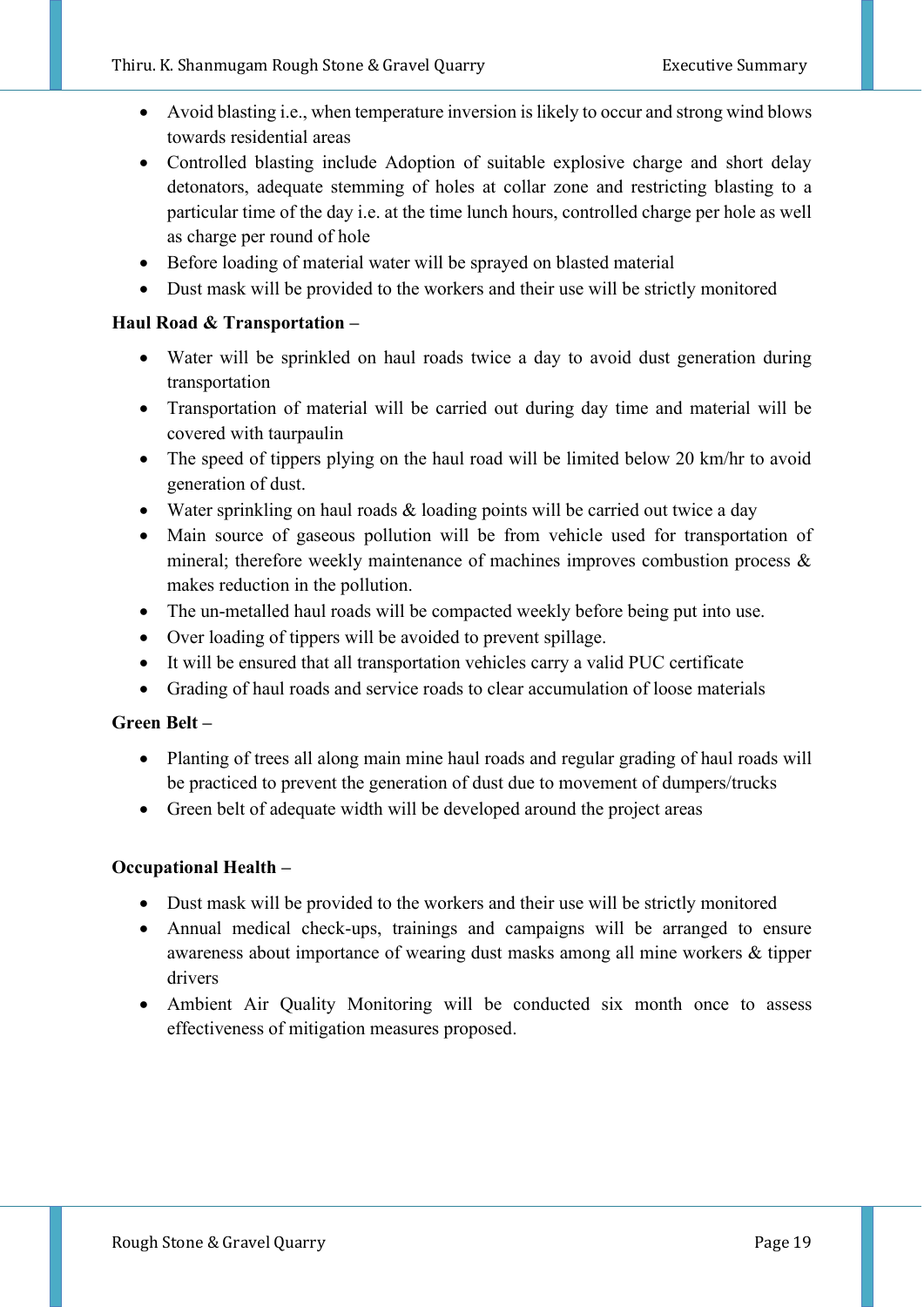#### **4.4 NOISE ENVIRONMENT**

#### **ANTICIPATED IMPACT**

Noise pollution poses a major health risk to the mine workers. Following are the sources of noise in the existing open cast mine project are being observed such as Drilling, & Blasting, Loading and during movement of vehicles.

#### **MITIGATION MEASURES**

- Usage of sharp drill bits while drilling which will help in reducing noise;
- Secondary blasting will be totally avoided and hydraulic rock breaker will be used for breaking boulders;
- Controlled blasting with proper spacing, burden, stemming and optimum charge/delay will be maintained;
- The blasting will be carried out during favourable atmospheric condition and less human activity timings by using nonelectrical initiation system;
- Proper maintenance, oiling and greasing of machines will be done every week to reduce generation of noise;
- Provision of sound insulated chambers for the workers working on machines (HEMM) producing higher levels of noise;
- Silencers / mufflers will be installed in all machineries;
- Green Belt/Plantation will be developed around the project area and along the haul roads. The plantation minimizes propagation of noise;
- Personal Protective Equipment (PPE) like ear muffs/ear plugs will be provided to the operators of HEMM and persons working near HEMM and their use will be ensured though training and awareness.
- Regular medical check–up and proper training to personnel to create awareness about adverse noise level effects.

#### **4.5 BIOLOGICAL ENVIRONMENT**

#### **ANTICIPATED IMPACT**

- $\overline{\phantom{a}}$  None of the plants will be cut during operational phase of the mine.
- $\ddot{\phantom{a}}$  There shall be negligible air emissions or effluents from the project site. During loading the truck, dust generation will be likely. This shall be a temporary effect and not anticipated to affect the surrounding vegetation significantly.
- $\frac{1}{\sqrt{1}}$  Most of the land in the buffer area is undulating terrain with crop lands, grass patches and small shrubs. Hence, there will be no effect on flora of the region.

Wild life is not commonly found in the cluster area and its immediate environs because of lack of vegetal cover and surface water. Except few domestic animals, reptiles, hares and some common birds are observed in the study area.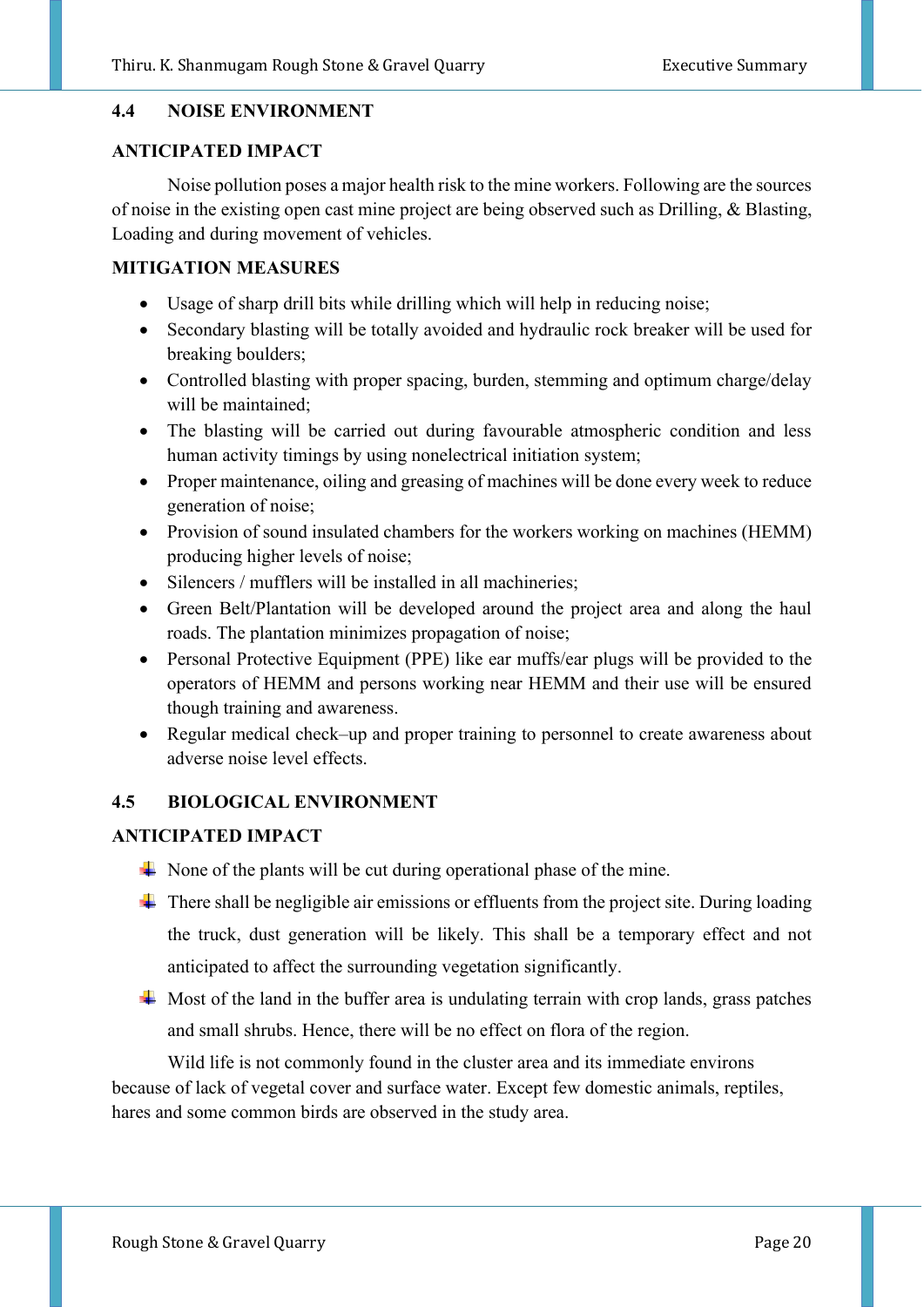#### **MITIGATION MEASURES**

The project site has a land to develop greenbelt within the lease area, along roads and other vacant areas. The main objective of the green belt is to provide a barrier between the source of pollution and the surrounding areas. Although, the project will not lead to any tree cutting, it is proposed to improve the greenery of the locality by plantation services. To avoid dust emissions, the mined materials will be covered with tarpaulin during transportation.

- Plants that grow fast will be preferred.
- **•** Preference for high canopy covers plants with local varieties.
- **•** Perennial and evergreen plants will be preferred.

The development of Green Belt is an important aspect for any plant because:

- It helps in noise abatement for the surrounding area.
- It maintains the ecological balance.
- It increases the aesthetic value of site.

#### **GREENBELT DEVELOPMENT PLAN**

| Year | No. of trees<br>proposed to be<br>planted | <b>Survival</b><br>$\frac{0}{0}$ | Area to be<br>covered sq.m | Name of the species | No. of trees<br>expected to be<br>grown |
|------|-------------------------------------------|----------------------------------|----------------------------|---------------------|-----------------------------------------|
|      | 30                                        | 80%                              | 264                        | Neem, Pongamia      | 24                                      |
|      | 30                                        | 80%                              | 264                        | Pinnata, Casuarina  | 24                                      |
| Ш    | 30                                        | 80%                              | 264                        | etc.,               | 24                                      |
|      | 30                                        | 80%                              | 264                        |                     | 24                                      |
|      | 30                                        | 80%                              | 264                        |                     | 24                                      |

#### **4.6 SOCIO ECONOMIC ENVIRONMENT**

#### **ANTICIPATED IMPACT**

Employment generation due to the project will provide direct employment for about 24 persons and indirectly will get employment around 70 persons.

#### **MITIGATION MEASURES**

- Good maintenance practices will be adopted for plant machinery and equipment, which will help to avert potential noise problems.
- Green belt will be developed in and around the project site as per Central Pollution Control Board (CPCB) guidelines.
- Appropriate air pollution control measure will be taken to minimize the environmental impact within the core zone.
- For the safety of workers, personal protective appliances like hand gloves, helmets, safety shoes, goggles, aprons, nose masks and ear protecting devices will be provided as per mines act and rules.
- Benefit to the State and the Central governments through financial revenues by way of royalty, tax, DMF, NMET etc, from this project directly and indirectly.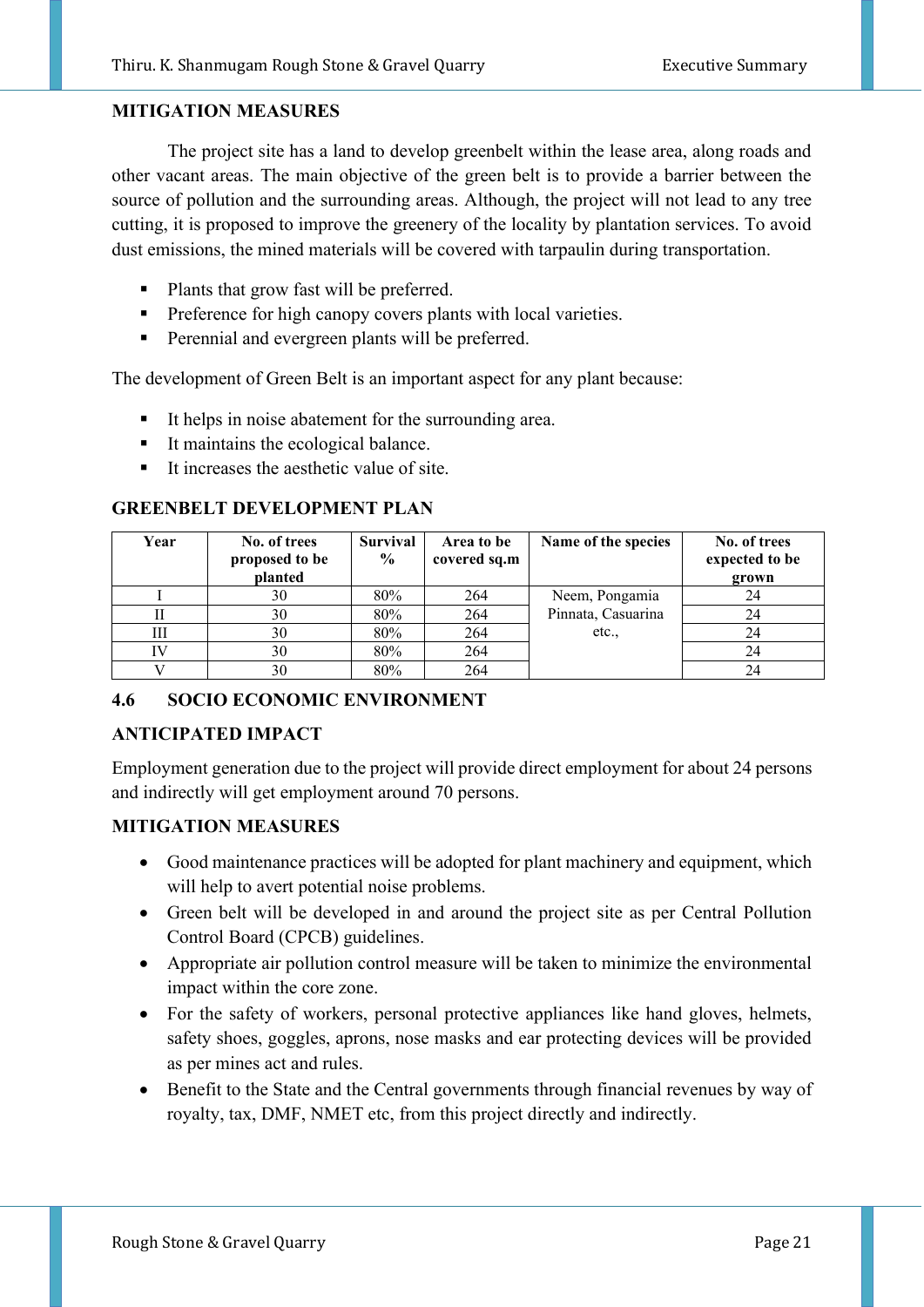# **5. ANALYSIS OF ALTERNATIVES (TECHNOLOGY AND SITE)**

The site has been selected based on geological investigation and exploration as below:

- Occurrence of minerals at the specific site.
- Transportation facility for materials & manpower.
- Overall impact on environment and mitigation feasibility
- Socio economic background.

The mineral deposits are site specific in nature; hence question of seeking alternate site does not arise for this project.

#### **6. ENVIRONMENT MONITORING PROGRAM**

Usually an impact assessment study is carried over short period of time and the data cannot bring out all variations induced by natural or human activities. Hence regular monitoring program of Environmental parameters is essential to take into account the changes in the Environment.

The Objective of Monitoring -

- $\overline{\text{+}}$  To check or assess the efficiency of the controlling measures;
- $\overline{\phantom{a}}$  To establish a data base for future impact assessment studies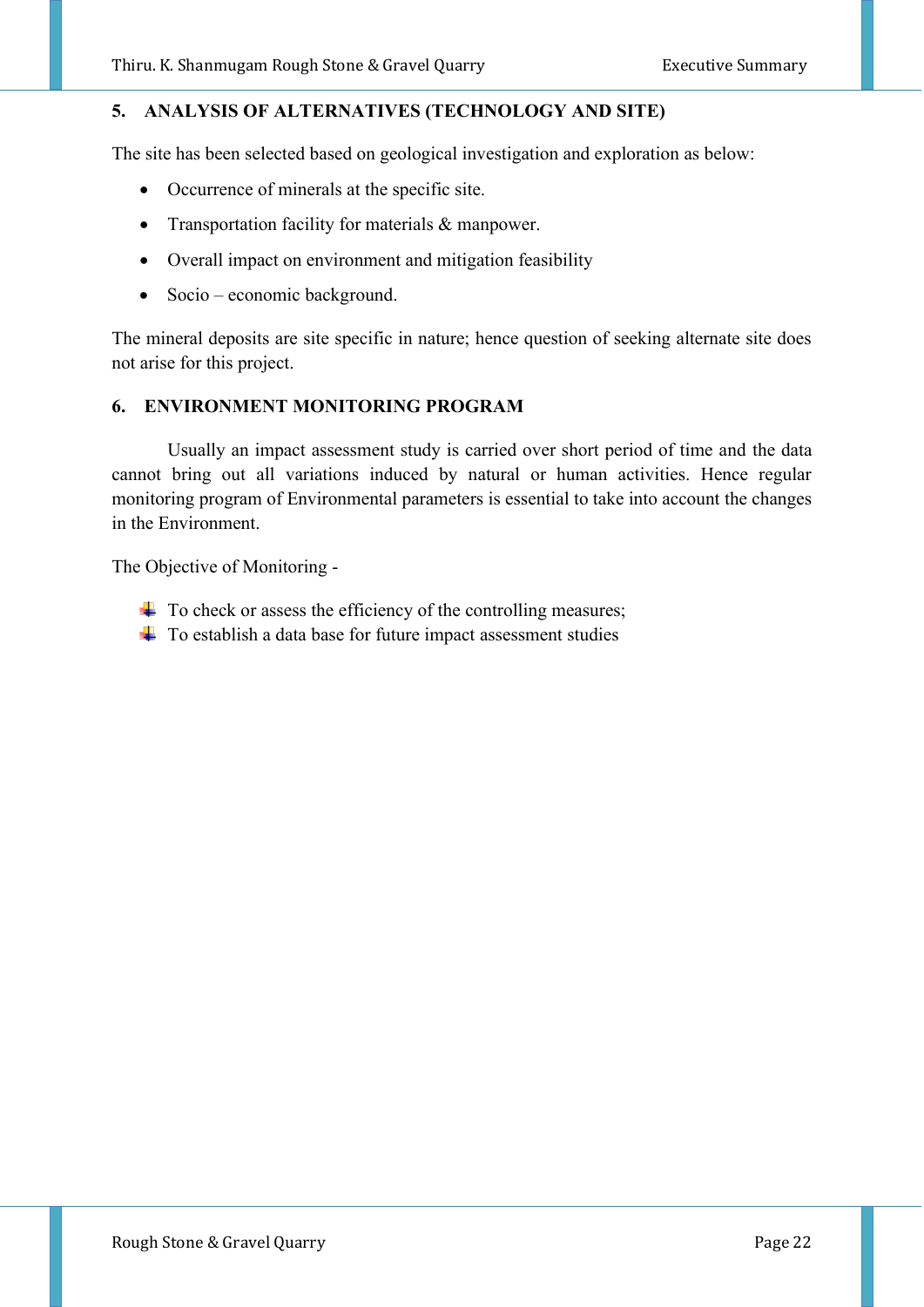# **6.1 ENVIRONMENTAL MONITORING CELL**

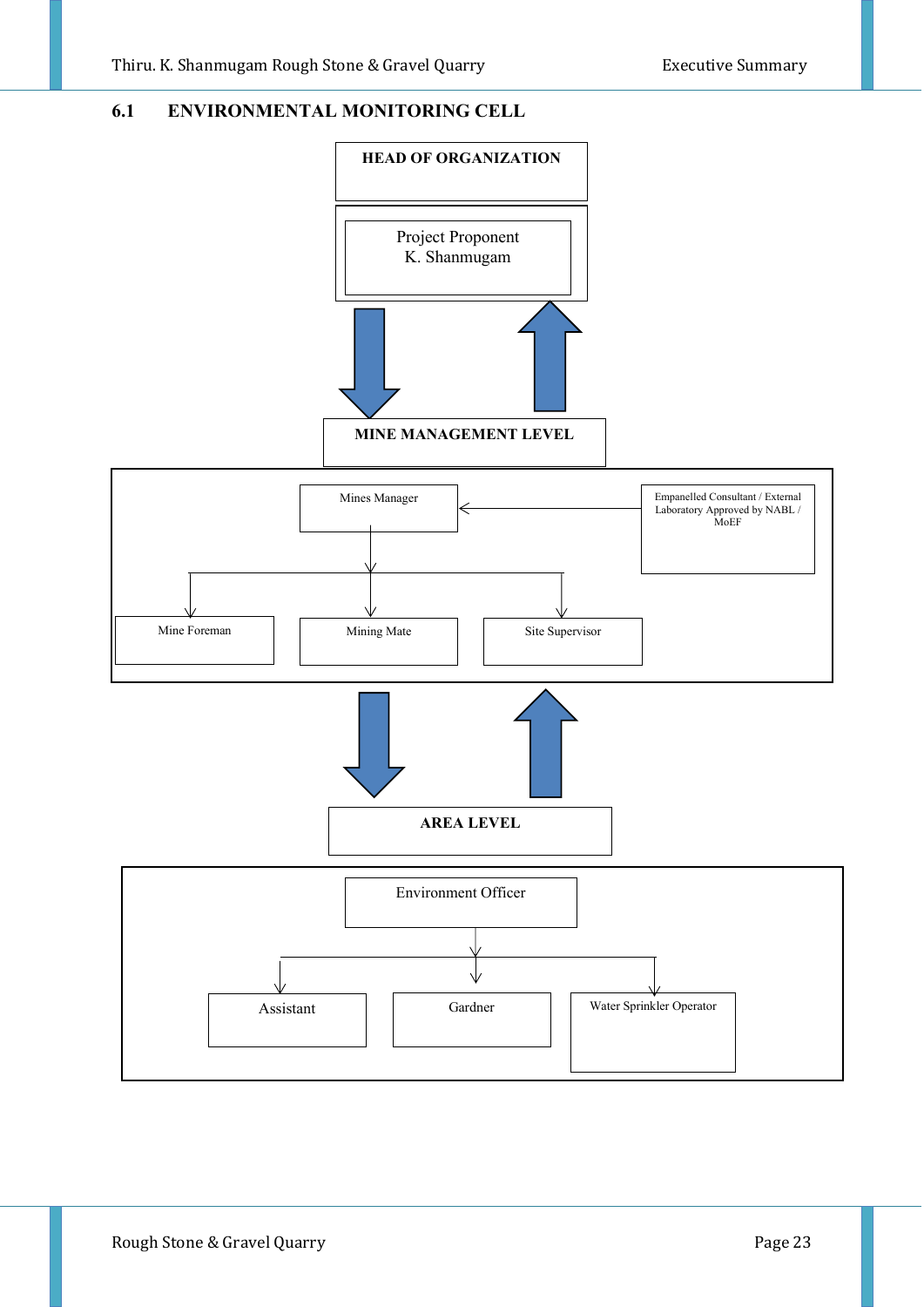| S. No.         | Environment<br><b>Attributes</b> | Location                                                                       | Monitoring          |                                    | Parameters                                                                          |
|----------------|----------------------------------|--------------------------------------------------------------------------------|---------------------|------------------------------------|-------------------------------------------------------------------------------------|
|                |                                  |                                                                                | Duration            | Frequency                          |                                                                                     |
| 1              | Air Quality                      | 2 Locations (1 Core & 1Buffer)                                                 | 24 hours            | Once in 6<br>months                | Fugitive Dust,<br>$PM2.5, PM10, SO2$<br>and $NOx$ .                                 |
| 2              | Meteorology                      | At mine site before start of Air<br>Quality Monitoring & IMD<br>Secondary Data | Hourly /<br>Daily   | Continuous<br>online<br>monitoring | Wind speed, Wind<br>direction,<br>Temperature,<br>Relative humidity<br>and Rainfall |
| 3              | Water Quality<br>Monitoring      | 2 Locations (1SW & 1 GW)                                                       |                     | Once in 6<br>months                | Parameters<br>specified under<br>IS:10500, 1993 &<br><b>CPCB Norms</b>              |
| $\overline{4}$ | Hydrology                        | Water level in open wells in buffer<br>zone around 1 km at specific wells      |                     | Once in 6<br>months                | Depth in bgl                                                                        |
| 5              | Noise                            | 2 Locations (1Core & 1 Buffer)                                                 | $Hourly -$<br>1 Day | Once in 6<br>months                | Leq, Lmax, Lmin,<br>Leq Day & Leq<br>Night                                          |
| 6              | Vibration                        | At the nearest habitation (in case<br>of reporting)                            |                     | During<br>blasting<br>Operation    | Peak Particle<br>Velocity                                                           |
| 7              | Soil                             | 2 Locations (1 Core & 1 Buffer)                                                |                     | Once in six<br>months              | Physical and<br>Chemical<br>Characteristics                                         |
| 8              | Greenbelt                        | Within the Project Area                                                        | Daily               | Monthly                            | Maintenance                                                                         |

#### **6.2 POST ENVIRONMENTAL CLEARANCE MONITORING SCHEDULE**

# **7. ADDITIONAL STUDIES**

#### **7.1 RISK ASSESSMENT**

The methodology for the risk assessment has been based on the specific risk assessment guidance issued by the Directorate General of Mine Safety (DGMS),Dhanbad, vide Circular No.13 of 2002, dated 31<sup>st</sup> December, 2002. The DGMS risk assessment process is intended to identify existing and probable hazards in the work environment and all operations and assess the risk levels of those hazards in order to prioritize those that need immediate attention. Further, mechanisms responsible for these hazards are identified and their control measures, set to timetable are recorded along with pinpointed responsibilities.

The whole quarry operation will be carried out under the direction of a Qualified Competent Mine Manager holding certificate of competency to manage a metalliferous mine granted by the DGMS, Dhanbad. Risk Assessment is all about prevention of accidents and to take necessary steps to prevent it from happening.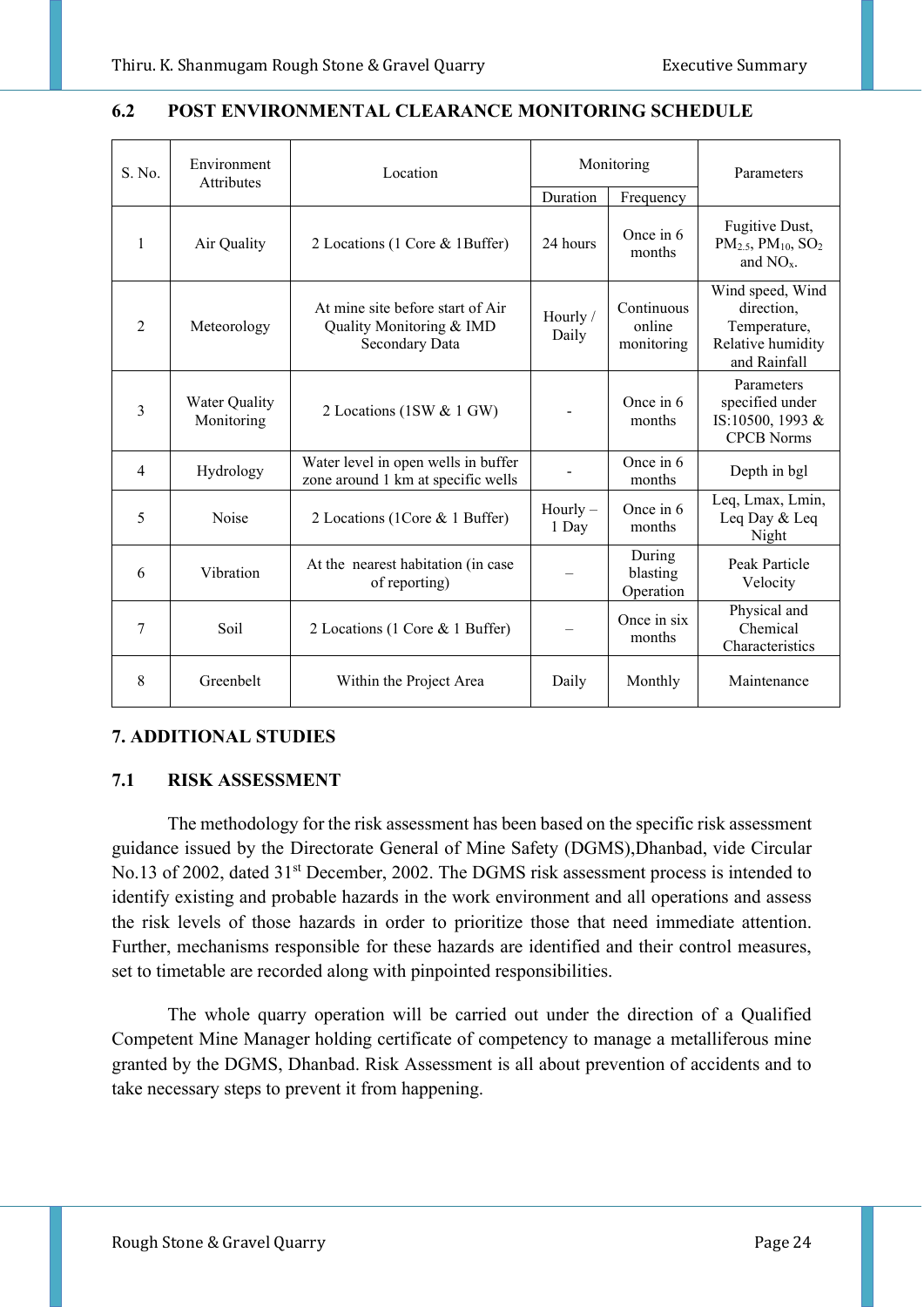#### **7.2 DISASTER MANAGEMENT PLAN**

 The objective of the Disaster Management Plan is to make use of the combined resources of the mine and the outside services to achieve the following:

- $\overline{\text{Res}}$  Rescue and medical treatment of casualties;
- $\frac{1}{\sqrt{2}}$  Safeguard other people;
- $\frac{1}{\sqrt{1}}$  Minimize damage to property and the environment;
- $\ddot{\text{I}}$  Initially contain and ultimately bring the incident under control;
- $\overline{\text{I}}$  Secure the safe rehabilitation of affected area; and
- $\ddot{\phantom{1}}$  Preserve relevant records and equipment for the subsequent inquiry into the cause and circumstances of the emergency

# **7.3 CUMULATIVE IMPACT STUDY**

# **CUMULATIVE PRODUCTION LOAD OF ROUGH STONE**

| Quarry             | <b>Production for five</b><br>year plan period | Per Year<br>Production in $m3$ | Per Day<br>Production in $m3$ | <b>Number of Lorry</b><br><b>Load Per Day</b> |
|--------------------|------------------------------------------------|--------------------------------|-------------------------------|-----------------------------------------------|
| P <sub>1</sub>     | 62,423                                         | 12.485                         | 42                            | 7                                             |
| P <sub>2</sub>     | 2,42,779                                       | 48,556                         | 162                           | 27                                            |
| <b>Total</b>       | 3,05,202                                       | 61,041                         | 204                           | 34                                            |
| E1                 | 53,755                                         | 10,751                         | 36                            | 6                                             |
| E2                 | 5,02,789                                       | 1,00,558                       | 335                           | 56                                            |
| E <sub>3</sub>     | 4,35,750                                       | 87,150                         | 290                           | 48                                            |
| E4                 | 90,353                                         | 18,071                         | 60                            | 10                                            |
| <b>Total</b>       | 10,82,647                                      | 2,16,530                       | 721                           | <b>120</b>                                    |
| <b>Grand Total</b> | 1,387,849                                      | 277,571                        | 925                           | 154                                           |

#### **CUMULATIVE PRODUCTION LOAD OF GRAVEL**

| Quarry             | <b>Production during</b><br>five year plan period | Per Year<br>Production in $m3$ | Per Day<br>Production in m <sup>3</sup> | <b>Number of Lorry</b><br><b>Load Per Day</b> |
|--------------------|---------------------------------------------------|--------------------------------|-----------------------------------------|-----------------------------------------------|
| P <sub>1</sub>     | 2,250                                             | 840                            | 3                                       |                                               |
| P <sub>2</sub>     | 3,209                                             | 3,209                          | 11                                      | $\overline{2}$                                |
| <b>Total</b>       | 5,459                                             | 4,049                          | 14                                      | 3                                             |
| E1                 | 15,246                                            | 5,082                          | 17                                      | 3                                             |
| E2                 | 29,355                                            | 9,785                          | 33                                      | 6                                             |
| E3                 | 29,100                                            | 9,700                          | 32                                      | 6                                             |
| E4                 |                                                   |                                |                                         | $\blacksquare$                                |
| <b>Total</b>       | 73,701                                            | 24,567                         | 82                                      | 15                                            |
| <b>Grand Total</b> | 79,160                                            | 28,616                         | 96                                      | 18                                            |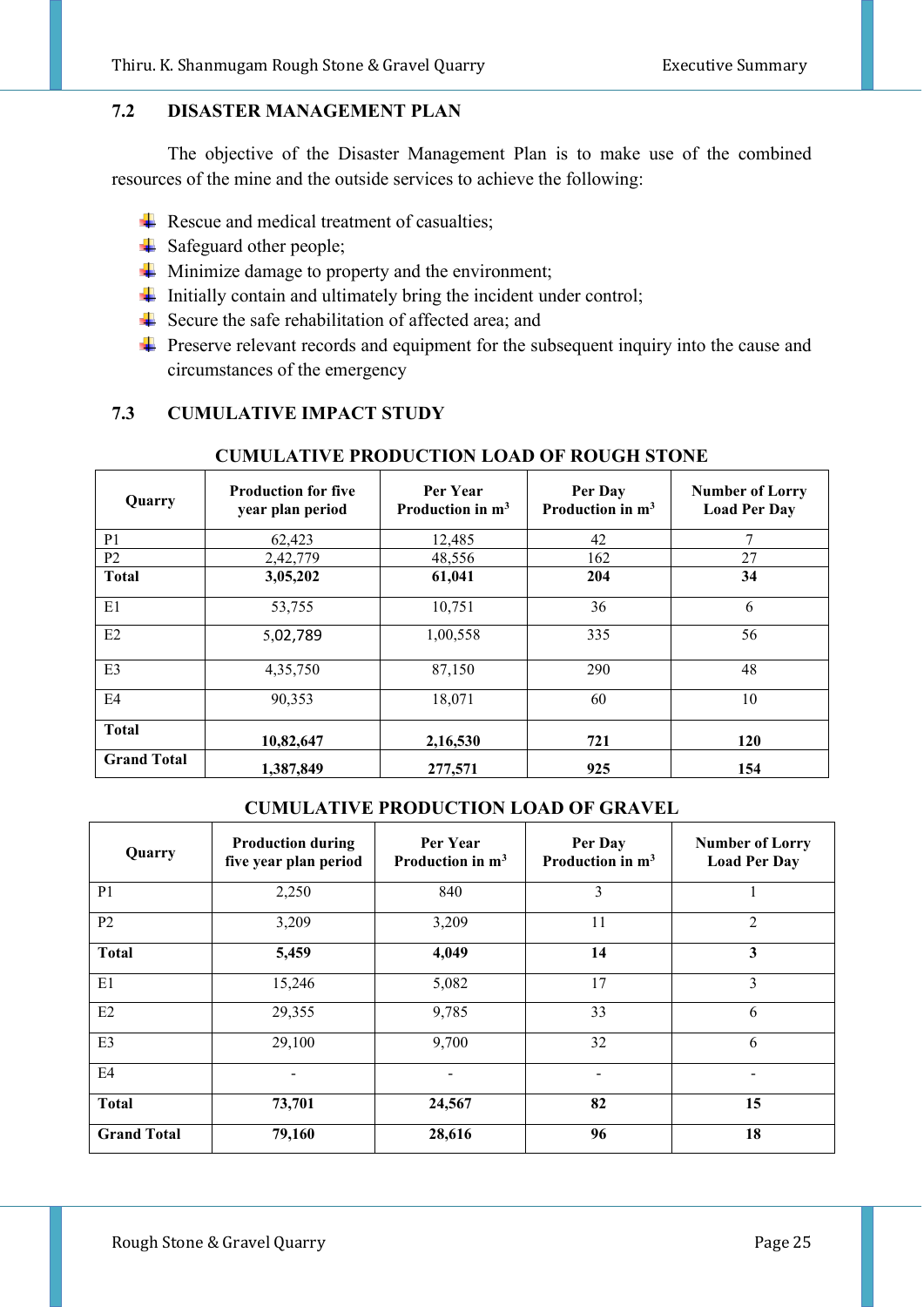| Location ID               | Background Value<br>$(Day)$ dB $(A)$ | Incremental Value<br>dB(A) | <b>Total Predicted</b><br>dB(A) | Residential Area<br>Standards $dB(A)$ |
|---------------------------|--------------------------------------|----------------------------|---------------------------------|---------------------------------------|
| <b>Habitation Near P1</b> | 44                                   | 41.1                       | 45.8                            |                                       |
| <b>Habitation Near P2</b> | 44.4                                 | 38.5                       | 45.4                            |                                       |
| Habitation Near E1        | 41.9                                 | 40.1                       | 44.1                            | 55                                    |
| <b>Habitation Near E2</b> | 42                                   | 42.6                       | 45.3                            |                                       |
| <b>Habitation Near E3</b> | 44.3                                 | 37.8                       | 45.2                            |                                       |
| <b>Habitation Near E4</b> | 43.3                                 | 41.0                       | 45.3                            |                                       |

# **PREDICTED NOISE INCREMENTAL VALUES**

#### **NEAREST HABITATION FROM EACH MINE**

| <b>Location ID</b>        | <b>Distance &amp; Direction</b> |
|---------------------------|---------------------------------|
| <b>Habitation Near P1</b> | 890m                            |
| <b>Habitation Near P2</b> | $1.20$ Km                       |
| <b>Habitation Near E1</b> | 1Km                             |
| <b>Habitation Near E2</b> | 750 <sub>m</sub>                |
| <b>Habitation Near E3</b> | $1.30$ Km                       |
| <b>Habitation Near E4</b> | 900m                            |

#### **SOCIO ECONOMIC BENEFITS FROM 6 MINES**

|                    | <b>Project Cost</b> | CER $\omega$ 2% |
|--------------------|---------------------|-----------------|
| P <sub>1</sub>     | Rs. 35,43,000/-     | Rs. 71,000/-    |
| P <sub>2</sub>     | Rs. 87,25,000/-     | Rs. 1,74,500/-  |
| <b>Total</b>       | Rs.1,22,68,000/-    | $Rs.2,45,500/-$ |
| E1                 | Rs.38,31,000/-      | $Rs.76,620/-$   |
| E2                 | Rs.61,48,300/-      | $Rs.1,23,000/-$ |
| E <sub>3</sub>     | Rs.61,56,580/-      | $Rs.1,23,000/-$ |
| E4                 | Rs. 46,90,000/-     | Rs. 1,18,000/-  |
| <b>Total</b>       | Rs.2,08,25,880/-    | Rs.4,40,620     |
| <b>Grand Total</b> | Rs.3,30,93,880/-    | Rs.6,86,120     |

#### **8. PROJECT BENEFITS**

The Proposed Project at Myleripalayam Village aims to produce 62,423m3 of Rough Stone and 2,520 m3 of Gravel over a period of 5 Years. The quarrying operation in the area will create rural employment. It has been observed that conditions of the villages around quarry areas are better than that of distant villages. This will enhance the socio-economic activities in the adjoining areas and will result in the following benefits

- Increase in Employment Potential
- Improvement in Socio-Economic Welfare
- Improvement in Physical Infrastructure
- Improvement in Social infrastructure
- To meet out the demand supply gap of Rough stone in construction industry